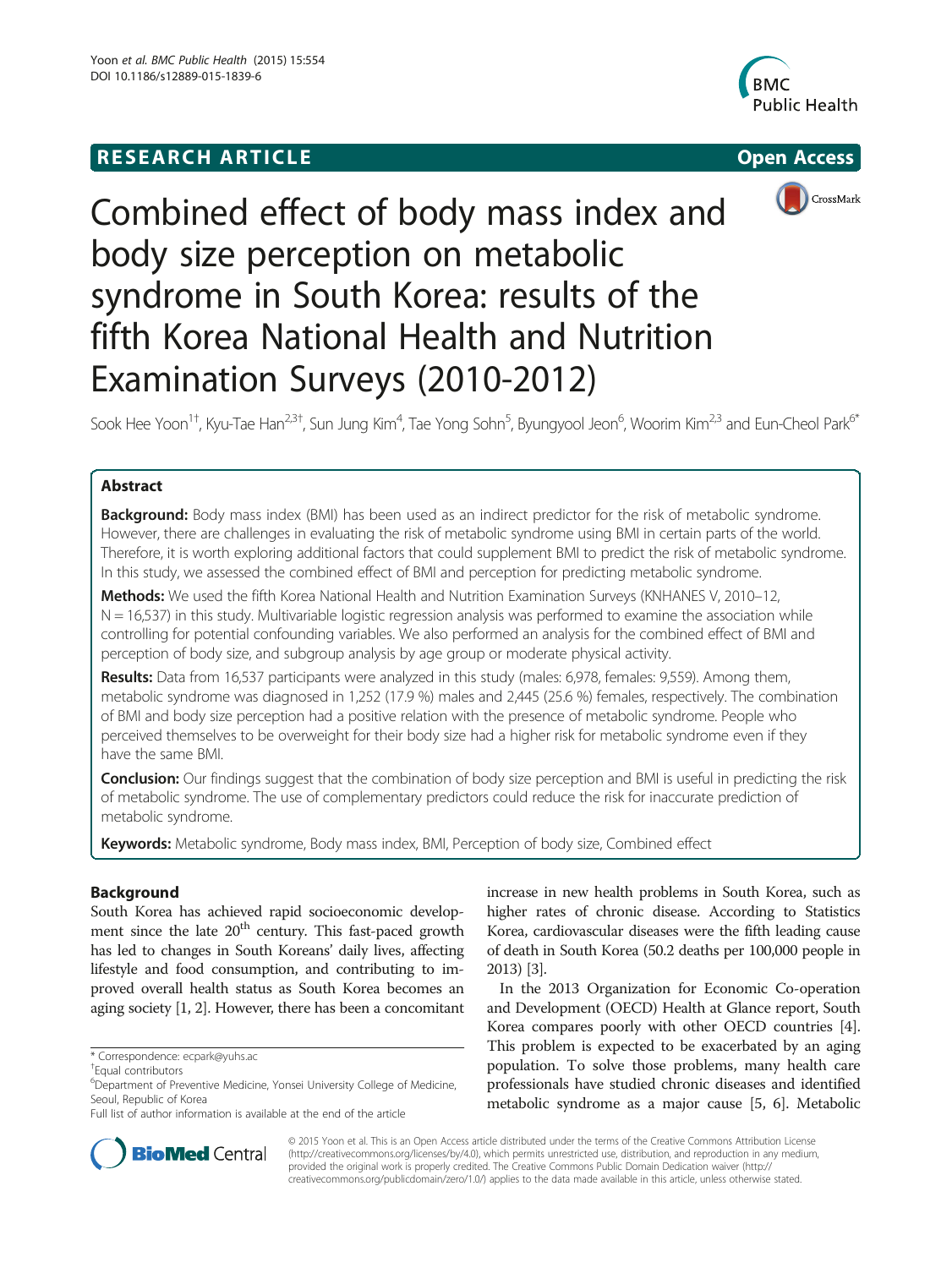syndrome has rapidly increased in South Korea over the past few decades (1998 year: 24.9 %, 2007 year: 31.3 %) [[7](#page-14-0)]. Problems related with metabolic syndrome are expected to continue to increase. Thus, preventing metabolic syndrome is important for managing chronic diseases.

Metabolic syndrome is generally diagnosed by five indicators: waist circumference, triglyceride level, high-density lipoprotein (HDL) cholesterol level, blood pressure, and fasting glucose level. If three indicators (including waist circumference) are met, an individual is diagnosed with metabolic syndrome [\[8\]](#page-14-0). Many previous studies identified obesity as the major risk factor of metabolic syndrome. Thus, body mass index (BMI) has been widely used as an indirect predictor for evaluating the risk of metabolic syndrome [\[9](#page-14-0), [10](#page-14-0)]. However, the use of BMI to predict metabolic syndrome is not necessarily applicable in every country; this simple metric does not consider important factors such as racial/ethnic differences and lifestyle factors. Even in people with the same BMI, the risk of metabolic syndrome may differ, depending on whether they smoke or consume alcohol [\[11](#page-14-0)–[13](#page-14-0)]. Therefore, it is worth exploring additional predictors that could supplement BMI to assess the risk of metabolic syndrome; here, we focus on body size perception.

Although many previous studies have assessed the relationship between body size perception and obesity, few have also investigated the incidence of metabolic syndrome in South Korea [[14](#page-14-0), [15](#page-14-0)]. Perception of body size is a factor that affects peoples' lifestyle, including food consumption. Moreover, the risk of metabolic syndrome can be changed by altering one's lifestyle. In this study, we analyzed the relationship between the incidence of metabolic syndrome and BMI or body size perception, as well as the combined effect of BMI and the body size perception on metabolic syndrome.

### Methods

## Study population

This study used data from the fifth Korea National Health and Nutrition Examination Surveys (KNHANES V, 2010–12). KNHANES are cross-sectional surveys that have been conducted annually since 1998 by the Korea Centers for Disease Control and Prevention (KCDC) to assess the health and nutritional status of the Korean population. A stratified multistage cluster-sampling design was used to obtain a nationally representative sample. This survey is composed of three parts: Health Interview Survey, Health Examination, and Nutrition Survey. We used data from the Health Interview Survey, Health Examination, and Nutrition Survey. The overall response rates were 81.9 % in 2010, 80.4 % in 2011, and 80.0 % in 2012. A total of 25,967 individuals (8,958 in 2010, 8,491 in 2011, and 8,518 in 2012) completed the survey. Any respondents who did not provide BMI, perceptions of body size, five indicators for the diagnosis of metabolic syndrome, or were under the age of 19 were excluded from the study. We ultimately included 14,773 eligible participants in this study. The KNHANES was openly available in [https://](https://knhanes.cdc.go.kr/knhanes/eng/index.do) [knhanes.cdc.go.kr/knhanes/eng/index.do](https://knhanes.cdc.go.kr/knhanes/eng/index.do) after submitting e-mail address and registering short-form information. These data was approved by the KCDC Institutional Review Board, and all participants provided written informed consent (2010-02CON-21-C, 2011-02CON-06-C, 2012-01-EXP-01-2C).

#### Variables

The outcome variable in this study was the incidence of metabolic syndrome, which was defined by the International Diabetes Federation (IDF) criteria. It was diagnosed if two of the five indicators (including waist circumference) met the IDF criteria for waist circumference, triglyceride level, HDL cholesterol level, blood pressure, and fasting glucose level.

IDF criteria (metabolic syndrome diagnosed if two or more indicators were present)

- 1. Waist circumference (male:  $\geq 90$  cm and female: ≥80 cm for Asian subjects)
- 2. Triglycerides level  $(\geq 150 \text{ mg}/dl)$
- 3. HDL cholesterol level (male: <40 mg/dl, female: <50 mg/dl)
- 4. Blood pressure (systolic: ≥130 mmHg, diastolic: ≥85 mmHg, or treatment of diagnosed hypertension)
- 5. Fasting glucose level ( $\geq$ 100 mg/dl or type 2 diabetes)

The independent variables of main interest in relation to metabolic syndrome were BMI and body size perception. BMI was calculated as body weight (kg) divided into the squared height  $(m^2)$ . BMI was classified into three groups as follows:  $\leq$ 22.9, 23.0–24.9, or  $\geq$ 25. Perception of body size was defined as the answer to the question: "How do you perceive your body size?" The response to this question was classified into: underweight, normal, or overweight.

Other independent variables considered in analysis as potential confounding variables were age, sex, income, educational level, economic activity, marital status, sleep duration, smoking status, alcohol consumption, stress awareness, moderate physical activity, menopause (only female), total energy intake and survey year. Income status was classified as "low", "mid-low", "mid-high", or "high". Economic activity was defined as "yes" or "no". Stress awareness was classified as "high", "moderate", or "low". Moderate physical activity was defined as whether respondents performed moderate physical activity for 30 min per session more than 5 times per week. Total energy intake was calculated based on respondent`s selfreported for their usual food consumption.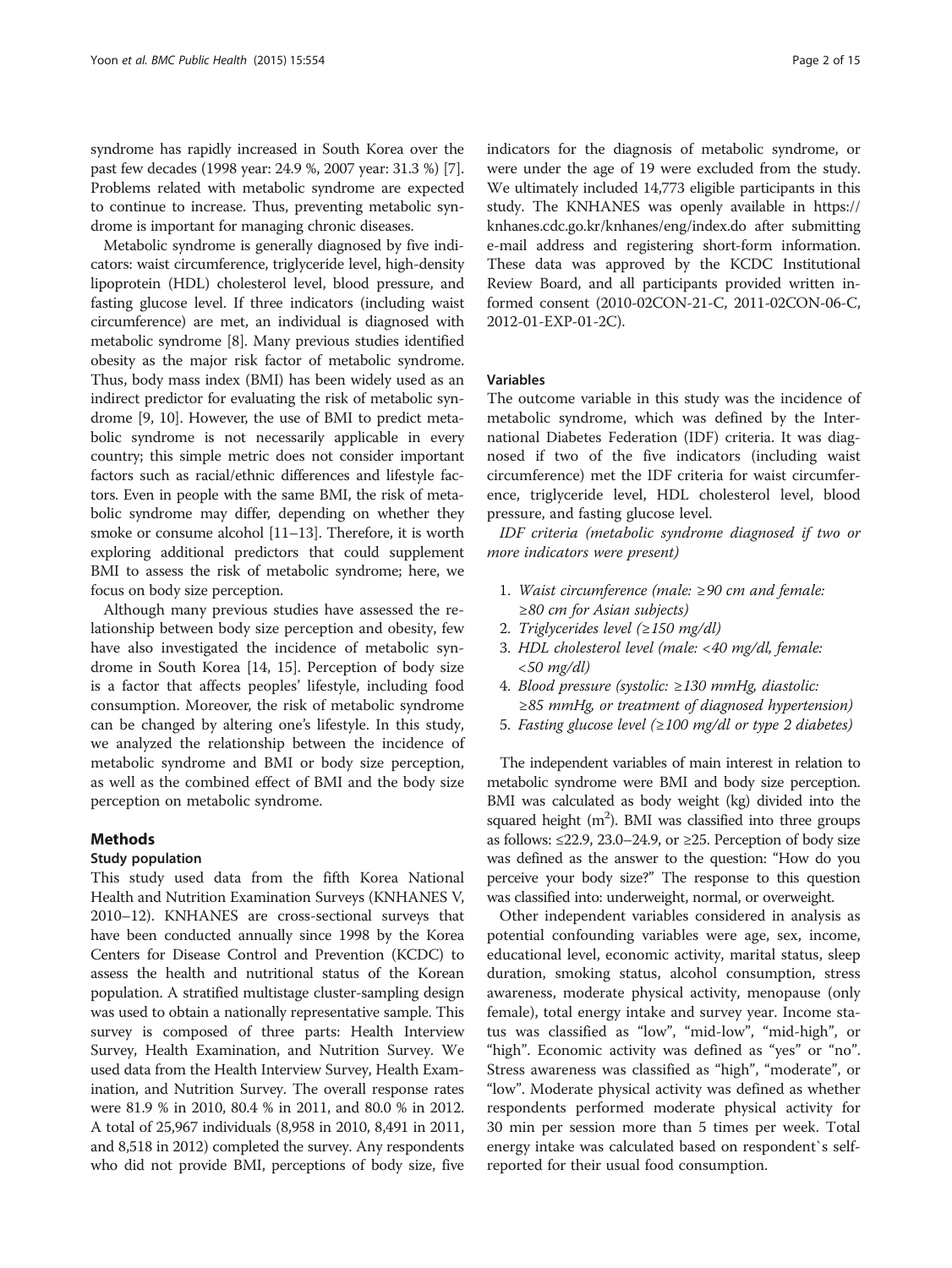#### Statistical analysis

We first examined the distribution of each categorical variable by frequency and percentages and performed  $\chi^2$ tests to identify correlation with combination of BMI and body size perception by sex. Next, we performed analysis of variance (ANOVA) for continuous variables as total energy intake to identify correlation with combination of BMI and body size perception and to compare average and standard deviation of variables. In addition, these analyses were also performed to examine differences in each variable according to incidence of metabolic syndrome by sex. Multivariable logistic regression analysis was used to examine the association between BMI or body size perception and metabolic syndrome while controlling for potential confounding variables such as age, sex, income, educational level, economic activity, marital status, sleep duration, smoking status, alcohol consumption, stress awareness, moderate physical activity, menopause (only female), total energy intake, and survey year. We also included menopause status for female respondents. An additional analysis was carried out for the combined effect of BMI and body size perception, as was subgroup analysis by either age group ( $\langle$  vs.  $\geq 65$  years) or physical activity. Sampling weights assigned to each participant were applied in the analyses to generalize the sampled data. C-statistics were calculated to examine the predictive values for the logistics model. These values range between 0 (no predictive value) and 1, (perfect predictive value). All statistical analyses were performed using SAS statistical software (Cary, NC) version 9.2.

## Results

Data from 14,773 participants were analyzed in this study (males: 5,897, females: 8,876). Tables [1](#page-3-0) and [2](#page-5-0) shows the association between combination of BMI and body size perception and other covariates by sex. Among them, people who rightly perceived their body size were as follows: males = BMI,  $\leq$ 22.9, 52.6 %; 23.0–24.9, 64.7 %; ≥25, 78.1 %, and females = BMI, ≤22.9, 26.2 %; 23.0–24.9, 38.0 %; ≥25, 82.5 %. There were statistically significant correlations with combination of BMI and body size perception in both sex  $(P < .0001)$ . By the results of association between combination of BMI and body size perception and covariates, most of covariates had statistically significant correlations with variables of interest, except to moderate physical activity and survey year in males; moderate physical activity and menopause in females.

Table [3](#page-7-0) shows the univariate associations between each variable and metabolic syndrome. Among them, metabolic syndrome was noted in 1,062 (18.0 %) males and 2,304 (26.0 %) females. In both males and females, higher BMI were more frequent in those with metabolic syndrome (males: ≤22.9, 1.5 %; 23.0–24.9, 11.1 %; ≥25, 42.1 % and females: ≤22.9, 5.3 %; 23.0–24.9, 28.5 %; ≥25, 56.4 %). By body size perception, people who responded overweight were more frequently determined to have metabolic syndrome regardless of sex (males: underweight, 2.0 %; normal, 9.9 %; overweight, 37.3 % and females: underweight, 12.7 %; normal, 18.7 %; overweight, 36.7 %). In addition, males who overestimated their body size than BMI were more frequent in those with metabolic syndrome, but females who underestimated their body size were more frequent in those with metabolic syndrome.

The older age group had a higher rate of female metabolic syndrome. Notably, the distribution for metabolic syndrome had an inverse relationship with income in females (low, 42.4 %; mid-low, 28.0 %; mid-high, 20.1 %; high, 16.4 %). Similarly, subjects who were separated, widowed, or divorced were more likely to meet the criteria for metabolic syndrome compared to those with other marital statuses (males: married, 19.2 %; separated/widowed/divorced, 19.9 %; single, 7.1 % and females: married, 23.7 %; separated/widowed/divorced, 43.7 %; single, 5.2 %; Table [3\)](#page-7-0).

Table [4](#page-9-0) shows the results of logistic regression analysis for the association between BMI and metabolic syndrome adjusted for covariates by sex. In both males and females, BMI had a positive relationship with metabolic syndrome (males: ≤22.9 = ref, 23.0–24.9 odds ratio [OR]: 9.17, standard deviation [SD]: 5.81–14.50; ≥25 OR: 71.08, SD: 46.32–109.08; females: ≤22.9 = ref, 23.0–24.9 = OR: 6.79, SD:  $5.57-8.28$ ,  $\geq 25 = \text{OR: } 27.75$ , SD:  $22.71-33.91$ ). Age also had a positive relationship with metabolic syndrome, whereas educational level only had an inverse relationship with metabolic syndrome in females. Both sexes who did not report economic activity had a higher risk for metabolic syndrome (males: yes = ref, no = OR:  $1.50$ , SD = 1.10–2.05; females: no = OR: 1.27, SD = 1.08–1.48), as did smokers of males. Females who had experienced menopause had a higher risk for metabolic syndrome (not yet = ref, yes = OR: 1.46, SD = 1.09–1.94; Table [4](#page-9-0)).

Table [5](#page-11-0) shows the logistic regression analysis results for the association between combined effect of BMI/ body size perception and metabolic syndrome adjusted for covariates by sex. The combination of BMI and body size perception had a positive relationship with metabolic syndrome. People who perceived themselves as overweight for their body size had a higher risk for metabolic syndrome, even if they had the same BMI as a person who did not consider themselves overweight. The results of other controlling variables had similar values and trends as the results listed in Table [4](#page-9-0) (Table [5](#page-11-0)).

We also performed subgroup analysis for the combined effect of BMI/body size perception by age group (< vs. ≥65 years) or moderate physical activity to identify possible differences in each group. In the subgroup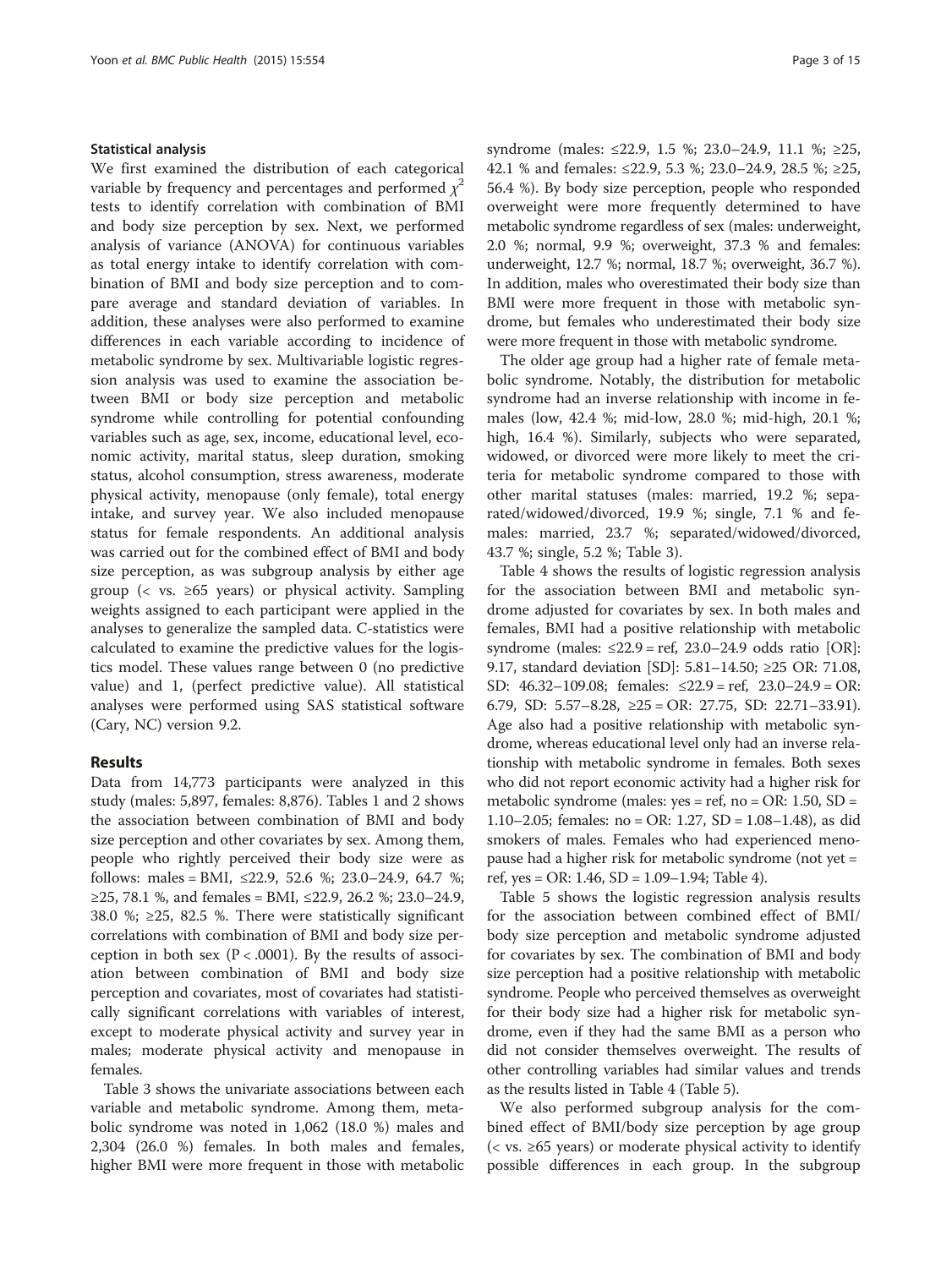|                                        | Males ( $n = 5,897$ )   |      |                    |      |                       |     |                           |     |                    |      |                        |      |                        |     |                    |      |                        |      |         |
|----------------------------------------|-------------------------|------|--------------------|------|-----------------------|-----|---------------------------|-----|--------------------|------|------------------------|------|------------------------|-----|--------------------|------|------------------------|------|---------|
| <b>BMI</b>                             | $\leq$ 22.9 (n = 2,340) |      |                    |      |                       |     | $23.0 - 24.9$ (n = 1,520) |     |                    |      |                        |      | $≥25$ (n = 2,037)      |     |                    |      |                        |      | P-value |
| Perception of body size                | Underweight<br>(52.6 %) |      | Normal<br>(44.0 %) |      | Overweight<br>(3.3 %) |     | Underweight<br>(5.3 %)    |     | Normal<br>(64.7 %) |      | Overweight<br>(30.0 %) |      | Underweight<br>(1.1 %) |     | Normal<br>(20.9 %) |      | Overweight<br>(78.1 %) |      |         |
| Variables                              | N/Mean %/SD             |      | N/Mean %/SD        |      | N/Mean %/SD           |     | N/Mean %/SD               |     | N/Mean %/SD        |      | N/Mean %/SD            |      | N/Mean %/SD            |     | N/Mean %/SD        |      | N/Mean %/SD            |      |         |
| Age (years)                            |                         |      |                    |      |                       |     |                           |     |                    |      |                        |      |                        |     |                    |      |                        |      |         |
| $19 - 29$                              | 119                     | 26.6 | 91                 | 20.4 | 14                    | 3.1 | $\mathbf{1}$              | 0.2 | 51                 | 11.4 | 36                     | 8.1  | $\Omega$               | 0.0 | 9                  | 2.0  | 126                    | 28.2 | < .0001 |
| $30 - 39$                              | 186                     | 19.9 | 144                | 15.4 | 13                    | 1.4 | 5                         | 0.5 | 130                | 13.9 | 83                     | 8.9  | 1                      | 0.1 | 37                 | 4.0  | 336                    | 35.9 |         |
| $40 \sim 49$                           | 178                     | 17.3 | 136                | 13.2 | 15                    | 1.5 | 10                        | 1.0 | 169                | 16.4 | 79                     | 7.7  | 1                      | 0.1 | 72                 | 7.0  | 368                    | 35.8 |         |
| $50 - 59$                              | 211                     | 18.1 | 171                | 14.7 | 8                     | 0.7 | 13                        | 1.1 | 239                | 20.5 | 123                    | 10.5 | 2                      | 0.2 | 92                 | 7.9  | 307                    | 26.3 |         |
| $60 - 69$                              | 247                     | 20.4 | 215                | 17.8 | 13                    | 1.1 | 23                        | 1.9 | 216                | 17.9 | 87                     | 7.2  | 10                     | 0.8 | 110                | 9.1  | 289                    | 23.9 |         |
| $\geq 70$                              | 291                     | 26.2 | 273                | 24.6 | 15                    | 1.4 | 28                        | 2.5 | 179                | 16.1 | 48                     | 4.3  | 8                      | 0.7 | 105                | 9.5  | 164                    | 14.8 |         |
| Income                                 |                         |      |                    |      |                       |     |                           |     |                    |      |                        |      |                        |     |                    |      |                        |      |         |
| Low                                    | 306                     | 27.0 | 235                | 20.7 | 22                    | 1.9 | 31                        | 2.7 | 181                | 15.9 | 57                     | 5.0  | 6                      | 0.5 | 106                | 9.3  | 191                    | 16.8 | < .0001 |
| Mid-low                                | 364                     | 23.5 | 273                | 17.6 | 20                    | 1.3 | 14                        | 0.9 | 262                | 16.9 | 90                     | 5.8  | 7                      | 0.5 | 117                | 7.6  | 400                    | 25.9 |         |
| Mid-high                               | 295                     | 18.3 | 283                | 17.6 | 18                    | 1.1 | 21                        | 1.3 | 276                | 17.2 | 135                    | 8.4  | 6                      | 0.4 | 98                 | 6.1  | 477                    | 29.6 |         |
| High                                   | 267                     | 16.6 | 239                | 14.9 | 18                    | 1.1 | 14                        | 0.9 | 265                | 16.5 | 174                    | 10.8 | 3                      | 0.2 | 104                | 6.5  | 522                    | 32.5 |         |
| Educational level                      |                         |      |                    |      |                       |     |                           |     |                    |      |                        |      |                        |     |                    |      |                        |      |         |
| Below elementary<br>school             | 297                     | 24.9 | 262                | 22.0 | 20                    | 1.7 | 34                        | 2.9 | 205                | 17.2 | 59                     | 5.0  | 8                      | 0.7 | 125                | 10.5 | 181                    | 15.2 | < .0001 |
| Middle school<br>graduated             | 158                     | 20.8 | 116                | 15.2 | 5                     | 0.7 | 16                        | 2.1 | 141                | 18.5 | 55                     | 7.2  | $\overline{4}$         | 0.5 | 78                 | 10.2 | 188                    | 24.7 |         |
| High school<br>graduated               | 426                     | 21.2 | 352                | 17.6 | 23                    | 1.1 | 14                        | 0.7 | 331                | 16.5 | 162                    | 8.1  | 6                      | 0.3 | 128                | 6.4  | 563                    | 28.1 |         |
| Above University<br>graduated          | 351                     | 18.1 | 300                | 15.5 | 30                    | 1.5 | 16                        | 0.8 | 307                | 15.8 | 180                    | 9.3  | $\overline{4}$         | 0.2 | 94                 | 4.8  | 658                    | 33.9 |         |
| Economic activity                      |                         |      |                    |      |                       |     |                           |     |                    |      |                        |      |                        |     |                    |      |                        |      |         |
| Yes                                    | 870                     | 20.0 | 709                | 16.3 | 49                    | 1.1 | 45                        | 1.0 | 716                | 16.5 | 356                    | 8.2  | 13                     | 0.3 | 314                | 7.2  | 1,273                  | 29.3 | < .0001 |
| No                                     | 362                     | 23.3 | 321                | 20.7 | 29                    | 1.9 | 35                        | 2.3 | 268                | 17.3 | 100                    | 6.4  | 9                      | 0.6 | 111                | 7.2  | 317                    | 20.4 |         |
| Marital status                         |                         |      |                    |      |                       |     |                           |     |                    |      |                        |      |                        |     |                    |      |                        |      |         |
| Married                                | 1,012                   | 20.2 | 840                | 16.8 | 62                    | 1.2 | 70                        | 1.4 | 861                | 17.2 | 391                    | 7.8  | 21                     | 0.4 | 383                | 7.7  | 1,361                  | 27.2 | < .0001 |
| Separated/<br>Bereavement/<br>Divorced | 64                      | 20.9 | 64                 | 20.9 | 3                     | 1.0 | 8                         | 2.6 | 57                 | 18.6 | 18                     | 5.9  | 1                      | 0.3 | 27                 | 8.8  | 64                     | 20.9 |         |
| Single                                 | 156                     | 26.4 | 126                | 21.4 | 13                    | 2.2 | $\overline{2}$            | 0.3 | 66                 | 11.2 | 47                     | 8.0  | $\circ$                | 0.0 | 15                 | 2.5  | 165                    | 28.0 |         |

<span id="page-3-0"></span>Table 1 Association between combination of BMI and perception of body size and covariates in male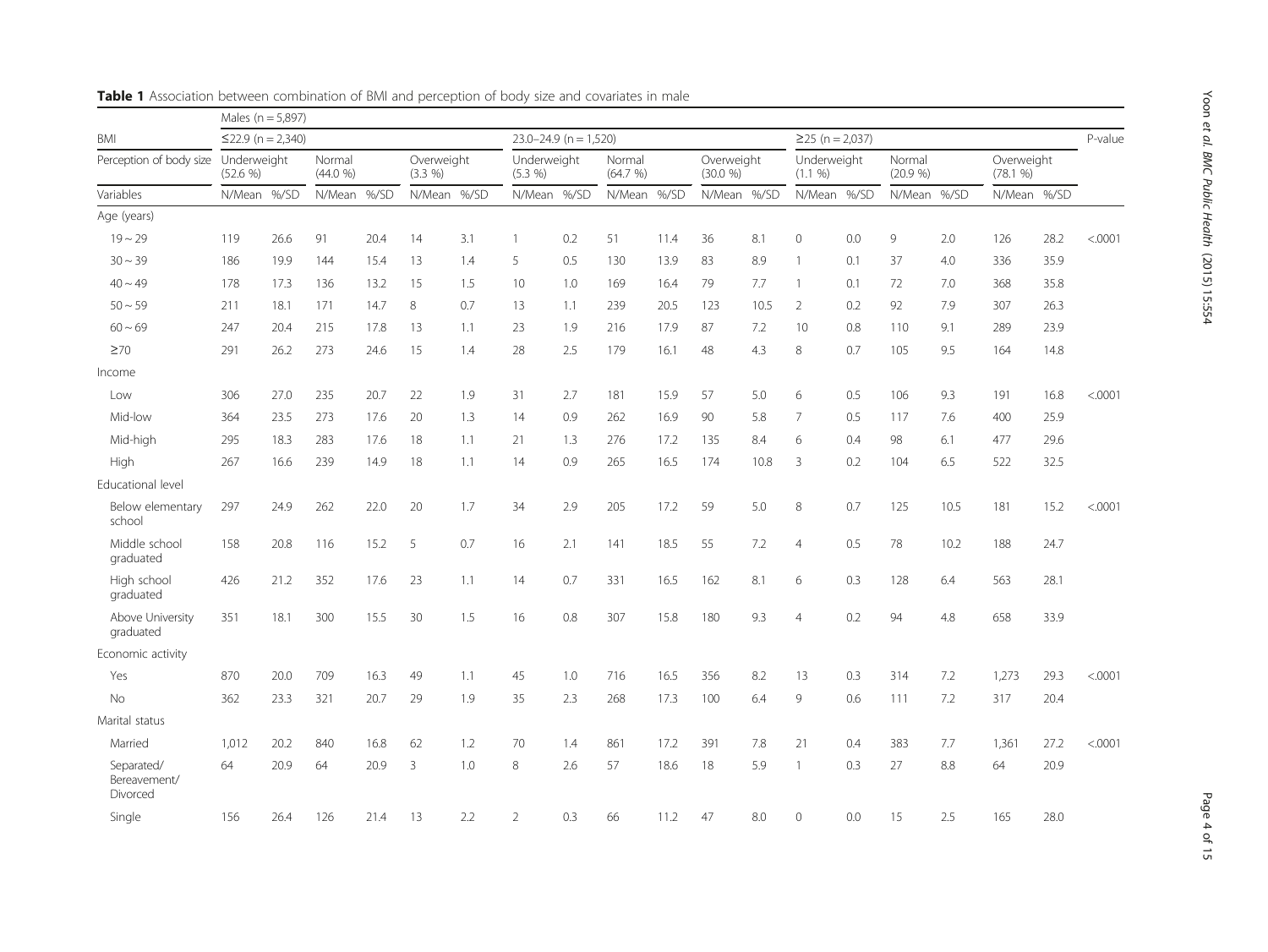|  | Table 1 Association between combination of BMI and perception of body size and covariates in male (Continued) |  |  |  |  |
|--|---------------------------------------------------------------------------------------------------------------|--|--|--|--|
|  |                                                                                                               |  |  |  |  |

| Sleep duration                |         |             |         |        |         |          |         |        |         |        |         |        |                |        |         |          |         |        |         |
|-------------------------------|---------|-------------|---------|--------|---------|----------|---------|--------|---------|--------|---------|--------|----------------|--------|---------|----------|---------|--------|---------|
| Less than 6 h                 | 497     | 20.5        | 408     | 16.8   | 35      | 1.4      | 36      | 1.5    | 401     | 16.5   | 206     | 8.5    | 14             | 0.6    | 167     | 6.9      | 660     | 27.2   | 0.0025  |
| 7-8 h                         | 644     | 21.0        | 520     | 17.0   | 36      | 1.2      | 39      | 1.3    | 517     | 16.9   | 222     | 7.2    | 6              | 0.2    | 230     | 7.5      | 852     | 27.8   |         |
| More than 9 h                 | 91      | 22.4        | 102     | 25.1   | 7       | 1.7      | 5       | 1.2    | 66      | 16.2   | 28      | 6.9    | 2              | 0.5    | 28      | 6.9      | 78      | 19.2   |         |
| Smoking status                |         |             |         |        |         |          |         |        |         |        |         |        |                |        |         |          |         |        |         |
| Non-smoker/<br>Ex-smoker      | 704     | 19.2        | 648     | 17.6   | 49      | 1.3      | 56      | 1.5    | 635     | 17.3   | 273     | 7.4    | 17             | 0.5    | 300     | 8.2      | 992     | 27.0   | < .0001 |
| Smoker                        | 528     | 23.8        | 382     | 17.2   | 29      | 1.3      | 24      | 1.1    | 349     | 15.7   | 183     | 8.2    | 5              | 0.2    | 125     | 5.6      | 598     | 26.9   |         |
| Alcohol consumption           |         |             |         |        |         |          |         |        |         |        |         |        |                |        |         |          |         |        |         |
| Never                         | 246     | 23.1        | 219     | 20.5   | 21      | 2.0      | 26      | 2.4    | 181     | 17.0   | 59      | 5.5    | 9              | 0.8    | 92      | 8.6      | 213     | 20.0   | < .0001 |
| Less than 1 time<br>per month | 259     | 23.4        | 197     | 17.8   | 10      | 0.9      | 13      | 1.2    | 197     | 17.8   | 81      | 7.3    | $\overline{4}$ | 0.4    | 63      | 5.7      | 284     | 25.6   |         |
| Less than 3 times<br>per week | 530     | 18.5        | 460     | 16.1   | 39      | 1.4      | 32      | 1.1    | 456     | 15.9   | 254     | 8.9    | 8              | 0.3    | 187     | 6.5      | 895     | 31.3   |         |
| More than 4 times<br>per week | 197     | 22.9        | 154     | 17.9   | 8       | 0.9      | 9       | 1.0    | 150     | 17.4   | 62      | 7.2    |                | 0.1    | 83      | 9.6      | 198     | 23.0   |         |
| Stress awareness              |         |             |         |        |         |          |         |        |         |        |         |        |                |        |         |          |         |        |         |
| High                          | 298     | 23.4        | 179     | 14.1   | 20      | 1.6      | 20      | 1.6    | 185     | 14.5   | 118     | 9.3    | $\circ$        | 0.0    | 70      | 5.5      | 384     | 30.1   | < .0001 |
| Moderate                      | 724     | 20.8        | 608     | 17.4   | 45      | 1.3      | 41      | 1.2    | 580     | 16.6   | 272     | 7.8    | 15             | 0.4    | 250     | 7.2      | 950     | 27.3   |         |
| Low                           | 210     | 18.5        | 243     | 21.4   | 13      | 1.1      | 19      | 1.7    | 219     | 19.2   | 66      | 5.8    | $\overline{7}$ | 0.6    | 105     | 9.2      | 256     | 22.5   |         |
| Moderate physical<br>activity |         |             |         |        |         |          |         |        |         |        |         |        |                |        |         |          |         |        |         |
| No                            | 1,115   | 20.8        | 924     | 17.3   | 75      | 1.4      | 70      | 1.3    | 889     | 16.6   | 413     | 7.7    | 21             | 0.4    | 383     | 7.2      | 1.460   | 27.3   | 0.4056  |
| Yes                           | 117     | 21.4        | 106     | 19.4   | 3       | 0.5      | 10      | 1.8    | 95      | 17.4   | 43      | 7.9    | $\overline{1}$ | 0.2    | 42      | 7.7      | 130     | 23.8   |         |
| Survey year                   |         |             |         |        |         |          |         |        |         |        |         |        |                |        |         |          |         |        |         |
| 2010                          | 396     | 21.1        | 313     | 16.6   | 32      | 1.7      | 28      | 1.5    | 311     | 16.5   | 145     | 7.7    | $\overline{4}$ | 0.2    | 148     | 7.9      | 504     | 26.8   | 0.5417  |
| 2011                          | 456     | 21.4        | 374     | 17.6   | 25      | 1.2      | 25      | 1.2    | 341     | 16.0   | 166     | 7.8    | 8              | 0.4    | 136     | 6.4      | 595     | 28.0   |         |
| 2012                          | 380     | 20.1        | 343     | 18.1   | 21      | 1.1      | 27      | 1.4    | 332     | 17.6   | 145     | 7.7    | 10             | 0.5    | 141     | 7.5      | 491     | 26.0   |         |
| Total energy intake           | 2,312.9 | $\pm 906.0$ | 2.252.5 | ±903.6 | 2.269.2 | ±1,033.1 | 2.073.1 | ±894.1 | 2,362.6 | ±895.1 | 2,321.0 | ±924.7 | 1.980.4        | ±713.5 | 2,360.0 | ±1.113.0 | 2,461.1 | ±963.6 | < .0001 |
| Total                         | 1,232   | 20.9        | 1,030   | 17.5   | 78      | 1.3      | 80      | 1.4    | 984     | 16.7   | 456     | 7.7    | 22             | 0.4    | 425     | 7.2      | 1,590   | 27.0   |         |

**BMI** body mass index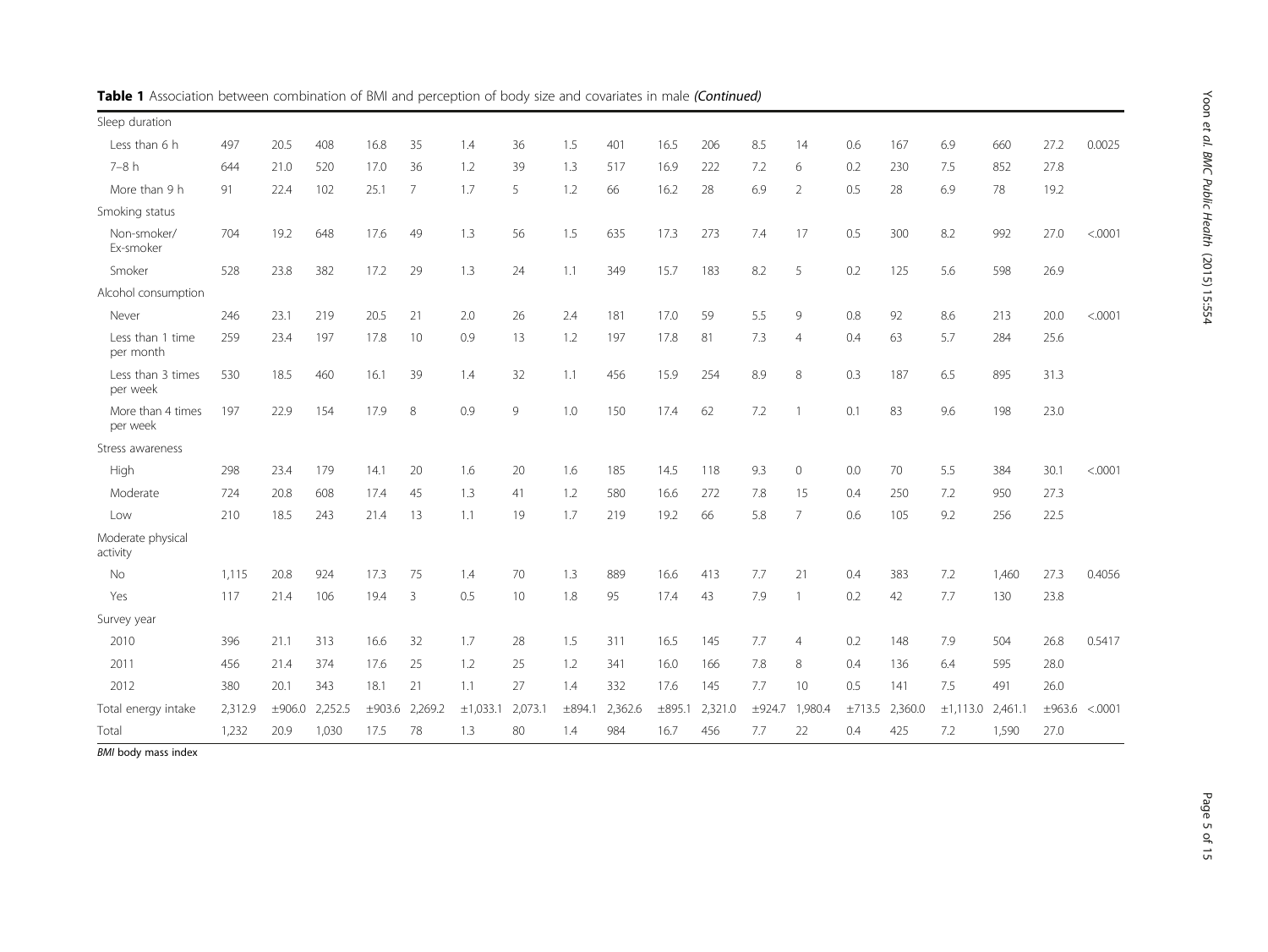|                                    | Females ( $n = 8,876$ ) |      |                    |      |                        |      |                           |      |                    |       |                        |      |                        |     |                  |      |                        |      |         |
|------------------------------------|-------------------------|------|--------------------|------|------------------------|------|---------------------------|------|--------------------|-------|------------------------|------|------------------------|-----|------------------|------|------------------------|------|---------|
| BMI                                | $\leq$ 22.9 (n = 4,219) |      |                    |      |                        |      | $23.0 - 24.9$ (n = 1,956) |      |                    |       |                        |      | $\geq$ 25 (n = 2,701)  |     |                  |      |                        |      | P-value |
| Perception of body size            | Underweight<br>(26.2 %) |      | Normal<br>(57.6 %) |      | Overweight<br>(16.3 %) |      | Underweight<br>(5.7 %)    |      | Normal<br>(38.0 %) |       | Overweight<br>(56.3 %) |      | Underweight<br>(2.6 %) |     | Normal<br>(14.9% |      | Overweight<br>(82.5 %) |      |         |
| Variables                          | N/Mean                  | %/SD | N/Mean %/SD        |      | N/Mean %/SD            |      | N/Mean                    | %/SD | N/Mean             | % /SD | N/Mean %/SD            |      | N/Mean %/SD            |     | N/Mean %/SD      |      | N/Mean                 | %/SD |         |
| Age (years)                        |                         |      |                    |      |                        |      |                           |      |                    |       |                        |      |                        |     |                  |      |                        |      |         |
| $19 - 29$                          | 135                     | 18.1 | 293                | 39.3 | 116                    | 15.5 | $\mathbf 0$               | 0.0  | 15                 | 2.0   | 67                     | 9.0  | $\mathbf 0$            | 0.0 | $\mathbf{1}$     | 0.1  | 119                    | 16.0 | < .0001 |
| $30 \sim 39$                       | 183                     | 10.7 | 659                | 38.5 | 265                    | 15.5 | $\mathbf{0}$              | 0.0  | 46                 | 2.7   | 231                    | 13.5 | $\overline{0}$         | 0.0 | 12               | 0.7  | 314                    | 18.4 |         |
| $40 \sim 49$                       | 140                     | 8.7  | 515                | 31.9 | 149                    | 9.2  | 2                         | 0.1  | 75                 | 4.6   | 286                    | 17.7 | $\mathbf{0}$           | 0.0 | 18               | 1.1  | 430                    | 26.6 |         |
| $50 \sim 59$                       | 163                     | 9.1  | 446                | 24.9 | 104                    | 5.8  | 6                         | 0.3  | 153                | 8.5   | 294                    | 16.4 | 6                      | 0.3 | 52               | 2.9  | 569                    | 31.7 |         |
| $60 - 69$                          | 181                     | 11.8 | 270                | 17.6 | 31                     | 2.0  | 26                        | 1.7  | 227                | 14.8  | 156                    | 10.2 | 20                     | 1.3 | 126              | 8.2  | 494                    | 32.3 |         |
| $\geq 70$                          | 302                     | 20.4 | 246                | 16.6 | 21                     | 1.4  | 78                        | 5.3  | 227                | 15.3  | 67                     | 4.5  | 44                     | 3.0 | 194              | 13.1 | 302                    | 20.4 |         |
| Income                             |                         |      |                    |      |                        |      |                           |      |                    |       |                        |      |                        |     |                  |      |                        |      |         |
| Low                                | 329                     | 17.2 | 364                | 19.0 | 57                     | 3.0  | 70                        | 3.7  | 240                | 12.5  | 128                    | 6.7  | 43                     | 2.2 | 195              | 10.2 | 487                    | 25.5 | < .0001 |
| Mid-low                            | 252                     | 11.0 | 587                | 25.7 | 164                    | 7.2  | 19                        | 0.8  | 202                | 8.8   | 297                    | 13.0 | 12                     | 0.5 | 115              | 5.0  | 640                    | 28.0 |         |
| Mid-high                           | 232                     | 9.9  | 746                | 31.8 | 236                    | 10.1 | 11                        | 0.5  | 148                | 6.3   | 287                    | 12.2 | 9                      | 0.4 | 58               | 2.5  | 618                    | 26.4 |         |
| High                               | 291                     | 12.5 | 732                | 31.4 | 229                    | 9.8  | 12                        | 0.5  | 153                | 6.6   | 389                    | 16.7 | 6                      | 0.3 | 35               | 1.5  | 483                    | 20.7 |         |
| Educational level                  |                         |      |                    |      |                        |      |                           |      |                    |       |                        |      |                        |     |                  |      |                        |      |         |
| Below elementary<br>school         | 455                     | 15.4 | 492                | 16.7 | 65                     | 2.2  | 103                       | 3.5  | 417                | 14.1  | 229                    | 7.8  | 63                     | 2.1 | 314              | 10.6 | 811                    | 27.5 | < .0001 |
| Middle school<br>graduated         | 94                      | 9.9  | 205                | 21.6 | 38                     | 4.0  | 5                         | 0.5  | 109                | 11.5  | 131                    | 13.8 | 5                      | 0.5 | 44               | 4.6  | 316                    | 33.4 |         |
| High school<br>graduated           | 254                     | 9.3  | 833                | 30.4 | 300                    | 11.0 | $\overline{4}$            | 0.1  | 151                | 5.5   | 420                    | 15.3 | $\overline{1}$         | 0.0 | 33               | 1.2  | 741                    | 27.1 |         |
| Above University<br>graduated      | 301                     | 13.4 | 899                | 40.1 | 283                    | 12.6 | $\mathbf 0$               | 0.0  | 66                 | 2.9   | 321                    | 14.3 | $\overline{1}$         | 0.0 | 12               | 0.5  | 360                    | 16.0 |         |
| Economic activity                  |                         |      |                    |      |                        |      |                           |      |                    |       |                        |      |                        |     |                  |      |                        |      |         |
| Yes                                | 493                     | 12.0 | 1,166              | 28.3 | 318                    | 7.7  | 41                        | 1.0  | 320                | 7.8   | 562                    | 13.6 | 16                     | 0.4 | 154              | 3.7  | 1,048                  | 25.4 | < .0001 |
| No                                 | 611                     | 12.8 | 1,263              | 26.5 | 368                    | 7.7  | 71                        | 1.5  | 423                | 8.9   | 539                    | 11.3 | 54                     | 1.1 | 249              | 5.2  | 1.180                  | 24.8 |         |
| Marital status                     |                         |      |                    |      |                        |      |                           |      |                    |       |                        |      |                        |     |                  |      |                        |      |         |
| Married                            | 708                     | 10.8 | 1,832              | 28.1 | 540                    | 8.3  | 50                        | 0.8  | 534                | 8.2   | 894                    | 13.7 | 34                     | 0.5 | 232              | 3.6  | 1,704                  | 26.1 | < .0001 |
| Separated/Bereavement/<br>Divorced | 266                     | 16.1 | 319                | 19.3 | 44                     | 2.7  | 62                        | 3.7  | 198                | 12.0  | 136                    | 8.2  | 36                     | 2.2 | 170              | 10.3 | 425                    | 25.7 |         |
| Single                             | 130                     | 18.8 | 278                | 40.2 | 102                    | 14.7 | $\mathbf{0}$              | 0.0  | 11                 | 1.6   | 71                     | 10.3 | $\circ$                | 0.0 | $\mathbf{1}$     | 0.1  | 99                     | 14.3 |         |

## <span id="page-5-0"></span>Table 2 Association between combination of BMI and perception of body size and covariates in female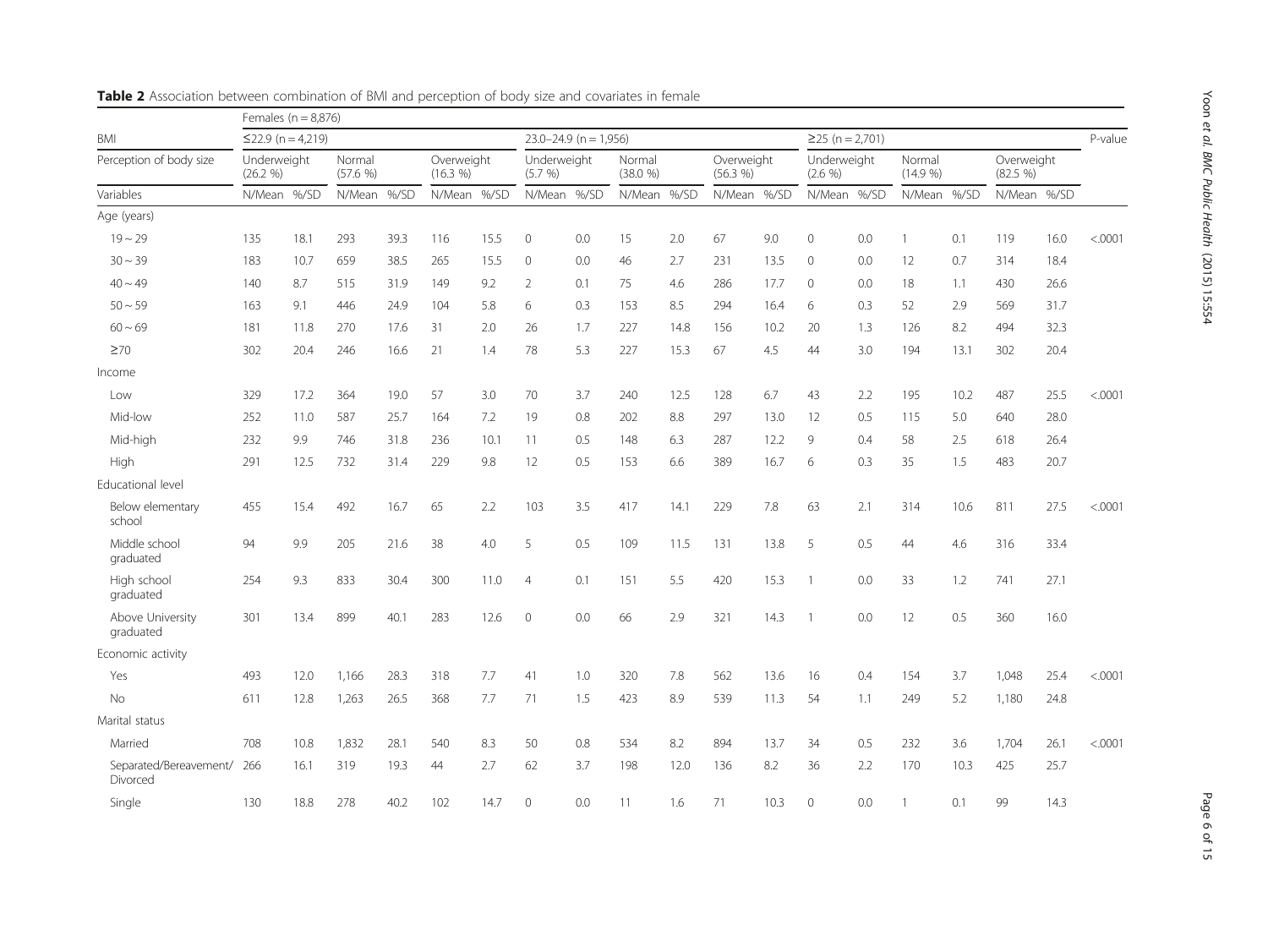## Table 2 Association between combination of BMI and perception of body size and covariates in female (Continued)

| Sleep duration                |         |        |         |        |         |        |                |        |         |        |         |        |                |        |                |        |         |        |         |
|-------------------------------|---------|--------|---------|--------|---------|--------|----------------|--------|---------|--------|---------|--------|----------------|--------|----------------|--------|---------|--------|---------|
| Less than 6 h                 | 469     | 12.5   | 933     | 24.9   | 220     | 5.9    | 59             | 1.6    | 358     | 9.6    | 451     | 12.0   | 39             | 1.0    | 220            | 5.9    | 999     | 26.7   | < .0001 |
| 7-8 h                         | 530     | 12.0   | 1,311   | 29.6   | 398     | 9.0    | 37             | 0.8    | 328     | 7.4    | 592     | 13.4   | 23             | 0.5    | 149            | 3.4    | 1,061   | 24.0   |         |
| More than 9 h                 | 105     | 15.0   | 185     | 26.5   | 68      | 9.7    | 16             | 2.3    | 57      | 8.2    | 58      | 8.3    | 8              | 1.1    | 34             | 4.9    | 168     | 24.0   |         |
| Smoking status                |         |        |         |        |         |        |                |        |         |        |         |        |                |        |                |        |         |        |         |
| Non-smoker/Ex-smoker          | 1,043   | 12.3   | 2,312   | 27.3   | 642     | 7.6    | 109            | 1.3    | 726     | 8.6    | 1.051   | 12.4   | 69             | 0.8    | 394            | 4.7    | 2,126   | 25.1   | 0.0019  |
| Smoker                        | 61      | 15.1   | 117     | 29.0   | 44      | 10.9   | $\overline{3}$ | 0.7    | 17      | 4.2    | 50      | 12.4   | $\overline{1}$ | 0.2    | 9              | 2.2    | 102     | 25.2   |         |
| Alcohol consumption           |         |        |         |        |         |        |                |        |         |        |         |        |                |        |                |        |         |        |         |
| Never                         | 526     | 15.1   | 843     | 24.2   | 164     | 4.7    | 67             | 1.9    | 346     | 9.9    | 365     | 10.5   | 50             | 1.4    | 235            | 6.8    | 885     | 25.4   | < .0001 |
| Less than 1<br>time per month | 367     | 11.3   | 923     | 28.3   | 287     | 8.8    | 27             | 0.8    | 252     | 7.7    | 448     | 13.7   | 15             | 0.5    | 107            | 3.3    | 833     | 25.6   |         |
| Less than 3<br>times per week | 188     | 9.5    | 622     | 31.5   | 223     | 11.3   | 15             | 0.8    | 126     | 6.4    | 270     | 13.7   | $\overline{4}$ | 0.2    | 54             | 2.7    | 472     | 23.9   |         |
| More than 4<br>times per week | 23      | 14.2   | 41      | 25.3   | 12      | 7.4    | 3              | 1.9    | 19      | 11.7   | 18      | 11.1   | $\overline{1}$ | 0.6    | $\overline{7}$ | 4.3    | 38      | 23.5   |         |
| Stress awareness              |         |        |         |        |         |        |                |        |         |        |         |        |                |        |                |        |         |        |         |
| High                          | 360     | 14.6   | 637     | 25.8   | 225     | 9.1    | 40             | 1.6    | 164     | 6.6    | 287     | 11.6   | 26             | 1.1    | 84             | 3.4    | 648     | 26.2   | < .0001 |
| Moderate                      | 558     | 11.0   | 1,474   | 29.1   | 398     | 7.9    | 41             | 0.8    | 425     | 8.4    | 682     | 13.5   | 24             | 0.5    | 197            | 3.9    | 1,263   | 25.0   |         |
| Low                           | 186     | 13.8   | 318     | 23.7   | 63      | 4.7    | 31             | 2.3    | 154     | 11.5   | 132     | 9.8    | 20             | 1.5    | 122            | 9.1    | 317     | 23.6   |         |
| Moderate physical<br>activity |         |        |         |        |         |        |                |        |         |        |         |        |                |        |                |        |         |        |         |
| <b>No</b>                     | 1,027   | 12.6   | 2,253   | 27.6   | 635     | 7.8    | 102            | 1.3    | 679     | 8.3    | 1,012   | 12.4   | 61             | 0.7    | 369            | 4.5    | 2,013   | 24.7   | 0.0755  |
| Yes                           | 77      | 10.6   | 176     | 24.3   | 51      | 7.0    | 10             | 1.4    | 64      | 8.8    | 89      | 12.3   | 9              | 1.2    | 34             | 4.7    | 215     | 29.7   |         |
| Survey year                   |         |        |         |        |         |        |                |        |         |        |         |        |                |        |                |        |         |        |         |
| 2010                          | 330     | 11.8   | 752     | 26.8   | 222     | 7.9    | 38             | 1.4    | 227     | 8.1    | 382     | 13.6   | 21             | 0.7    | 125            | 4.5    | 708     | 25.2   | < .0001 |
| 2011                          | 416     | 13.3   | 863     | 27.5   | 238     | 7.6    | 39             | 1.2    | 257     | 8.2    | 360     | 11.5   | 24             | 0.8    | 148            | 4.7    | 792     | 25.2   |         |
| 2012                          | 358     | 12.2   | 814     | 27.7   | 226     | 7.7    | 35             | 1.2    | 259     | 8.8    | 359     | 12.2   | 25             | 0.9    | 130            | 4.4    | 728     | 24.8   |         |
| Menopause                     |         |        |         |        |         |        |                |        |         |        |         |        |                |        |                |        |         |        |         |
| Not yet                       | 464     | 11.1   | 1,499   | 35.8   | 534     | 12.8   | 3              | 0.1    | 152     | 3.6    | 599     | 14.3   | $\circ$        | 0.0    | 34             | 0.8    | 898     | 21.5   | 0.7918  |
| Yes                           | 640     | 13.6   | 930     | 19.8   | 152     | 3.2    | 109            | 2.3    | 591     | 12.6   | 502     | 10.7   | 70             | 1.5    | 369            | 7.9    | 1,330   | 28.3   |         |
| Total energy intake           | 1,683.0 | ±649.9 | 1,747.8 | ±656.5 | 1,724.0 | ±699.4 | 1.447.7        | ±608.8 | 1,629.2 | ±576.5 | 1,683.4 | ±654.6 | 1,412.0        | ±423.2 | 1,610.2        | ±643.0 | 1,694.6 | ±650.1 | < 0001  |
| Total                         | 1,104   | 12.4   | 2,429   | 27.4   | 686     | 7.7    | 112            | 1.3    | 743     | 8.4    | 1,101   | 12.4   | 70             | 0.8    | 403            | 4.5    | 2,228   | 25.1   |         |

**BMI** body mass index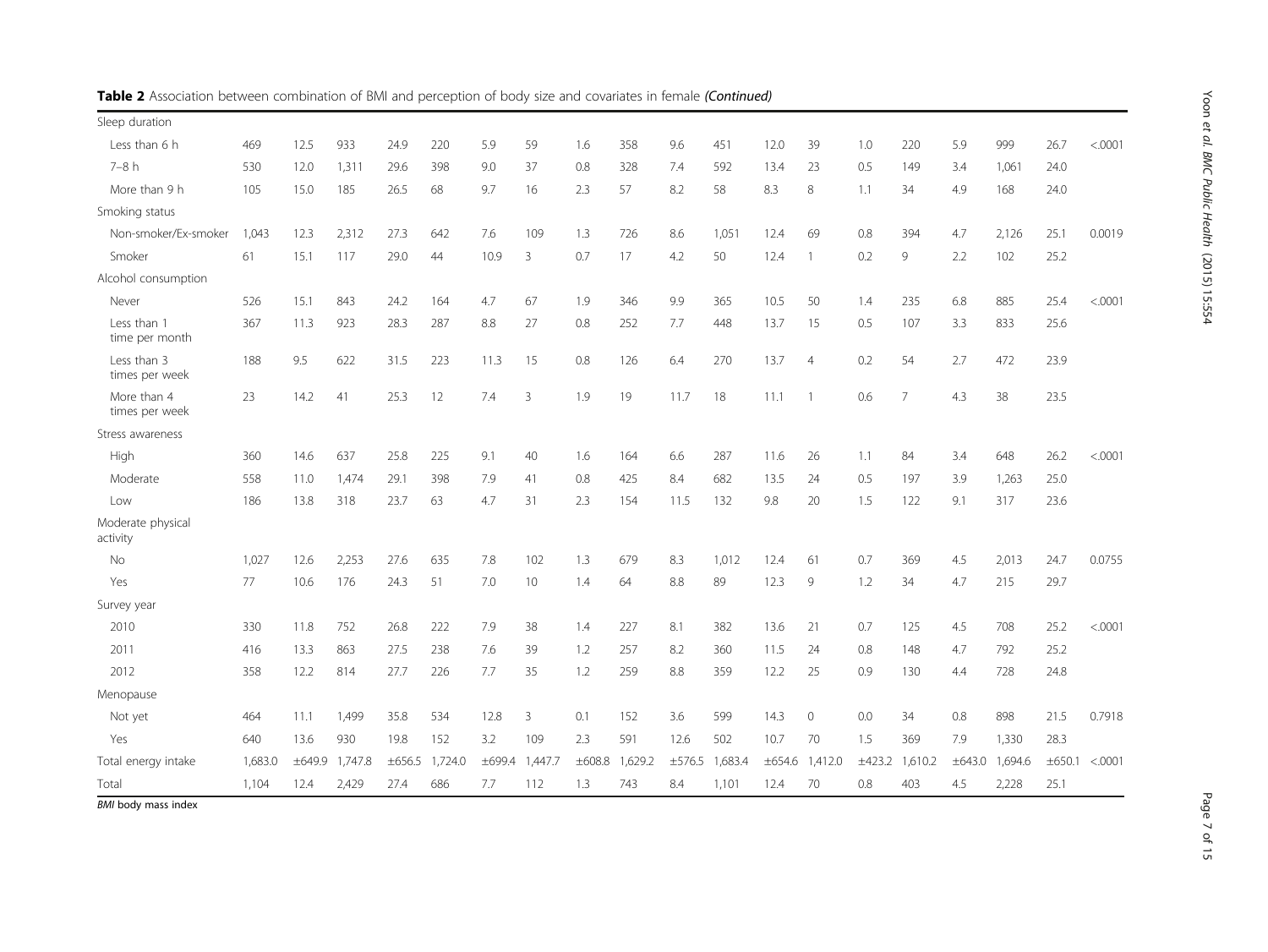## <span id="page-7-0"></span>Table 3 Demographic characteristics by metabolic syndrome (frequency, %)

|                            | Metabolic syndrome ( $n = 14,773$ ) |                       |      |        |      |         |                         |      |        |      |         |
|----------------------------|-------------------------------------|-----------------------|------|--------|------|---------|-------------------------|------|--------|------|---------|
| Variables                  |                                     | Males ( $n = 5,897$ ) |      |        |      |         | Females ( $n = 8,876$ ) |      |        |      |         |
|                            |                                     | Yes                   |      | No     |      | P-value | Yes                     |      | No     |      | P-value |
|                            |                                     | N/Mean %/SD           |      | N/Mean | %/SD |         | N/Mean %/SD             |      | N/Mean | %/SD |         |
| BMI                        |                                     |                       |      |        |      |         |                         |      |        |      |         |
| ≤22.9                      |                                     | 36                    | 1.5  | 2,304  | 98.5 | < .0001 | 222                     | 5.3  | 3,997  | 94.7 | < .0001 |
| $23.0 - 24.9$              |                                     | 168                   | 11.1 | 1,352  | 88.9 |         | 558                     | 28.5 | 1,398  | 71.5 |         |
| $\geq$ 25                  |                                     | 858                   | 42.1 | 1,179  | 57.9 |         | 1,524                   | 56.4 | 1,177  | 43.6 |         |
| Perception of body size    |                                     |                       |      |        |      |         |                         |      |        |      |         |
| Underweight                |                                     | 27                    | 2.0  | 1,307  | 98.0 | < .0001 | 163                     | 12.7 | 1,123  | 87.3 | < .0001 |
| Normal                     |                                     | 242                   | 9.9  | 2,197  | 90.1 |         | 667                     | 18.7 | 2,908  | 81.3 |         |
| Overweight                 |                                     | 793                   | 37.3 | 1,331  | 62.7 |         | 1,474                   | 36.7 | 2,541  | 63.3 |         |
| <b>BMI</b>                 | Perception of body size             |                       |      |        |      |         |                         |      |        |      |         |
| ≤22.9                      | Underweight                         | 11                    | 0.9  | 1,221  | 99.1 | < .0001 | 63                      | 5.7  | 1,041  | 94.3 | < .0001 |
|                            | Normal                              | 20                    | 1.9  | 1,010  | 98.1 |         | 131                     | 5.4  | 2,298  | 94.6 |         |
|                            | Overweight                          | 5                     | 6.4  | 73     | 93.6 |         | 28                      | 4.1  | 658    | 95.9 |         |
| $23.0 - 24.9$              | Underweight                         | 10                    | 12.5 | 70     | 87.5 |         | 53                      | 47.3 | 59     | 52.7 |         |
|                            | Normal                              | 90                    | 9.1  | 894    | 90.9 |         | 267                     | 35.9 | 476    | 64.1 |         |
|                            | Overweight                          | 68                    | 14.9 | 388    | 85.1 |         | 238                     | 21.6 | 863    | 78.4 |         |
| $\geq$ 25                  | Underweight                         | 6                     | 27.3 | 16     | 72.7 |         | $47\,$                  | 67.1 | 23     | 32.9 |         |
|                            | Normal                              | 132                   | 31.1 | 293    | 68.9 |         | 269                     | 66.7 | 134    | 33.3 |         |
|                            | Overweight                          | 720                   | 45.3 | 870    | 54.7 |         | 1,208                   | 54.2 | 1,020  | 45.8 |         |
| Age (years)                |                                     |                       |      |        |      |         |                         |      |        |      |         |
| $19 - 29$                  |                                     | 23                    | 5.1  | 424    | 94.9 | < .0001 | 26                      | 3.5  | 720    | 96.5 | < .0001 |
| $30 - 39$                  |                                     | 126                   | 13.5 | 809    | 86.5 |         | 113                     | 6.6  | 1,597  | 93.4 |         |
| $40 \sim 49$               |                                     | 186                   | 18.1 | 842    | 81.9 |         | 256                     | 15.9 | 1,359  | 84.1 |         |
| $50 - 59$                  |                                     | 229                   | 19.6 | 937    | 80.4 |         | 486                     | 27.1 | 1,307  | 72.9 |         |
| $60 - 69$                  |                                     | 275                   | 22.7 | 935    | 77.3 |         | 689                     | 45.0 | 842    | 55.0 |         |
| $\geq 70$                  |                                     | 223                   | 20.1 | 888    | 79.9 |         | 734                     | 49.6 | 747    | 50.4 |         |
| Income                     |                                     |                       |      |        |      |         |                         |      |        |      |         |
| Low                        |                                     | 211                   | 18.6 | 924    | 81.4 | 0.7869  | 812                     | 42.4 | 1,101  | 57.6 | < .0001 |
| Mid-low                    |                                     | 275                   | 17.8 | 1,272  | 82.2 |         | 640                     | 28.0 | 1,648  | 72.0 |         |
| Mid-high                   |                                     | 279                   | 17.3 | 1,330  | 82.7 |         | 471                     | 20.1 | 1,874  | 79.9 |         |
| High                       |                                     | 297                   | 18.5 | 1,309  | 81.5 |         | 381                     | 16.4 | 1,949  | 83.6 |         |
| Educational level          |                                     |                       |      |        |      |         |                         |      |        |      |         |
| Below elementary school    |                                     | 212                   | 17.8 | 979    | 82.2 | < .0001 | 1,363                   | 46.2 | 1,586  | 53.8 | < .0001 |
| Middle school graduated    |                                     | 186                   | 24.4 | 575    | 75.6 |         | 308                     | 32.5 | 639    | 67.5 |         |
| High school graduated      |                                     | 337                   | 16.8 | 1,668  | 83.2 |         | 457                     | 16.7 | 2,280  | 83.3 |         |
| Above University graduated |                                     | 327                   | 16.9 | 1,613  | 83.1 |         | 176                     | 7.8  | 2,067  | 92.2 |         |
| Economic activity          |                                     |                       |      |        |      |         |                         |      |        |      |         |
| Yes                        |                                     | 761                   | 17.5 | 3,584  | 82.5 | 0.0980  | 905                     | 22.0 | 3,213  | 78.0 | < .0001 |
| <b>No</b>                  |                                     | 301                   | 19.4 | 1,251  | 80.6 |         | 1,399                   | 29.4 | 3,359  | 70.6 |         |
| Marital status             |                                     |                       |      |        |      |         |                         |      |        |      |         |
| Married                    |                                     | 959                   | 19.2 | 4,042  | 80.8 | < .0001 | 1,544                   | 23.7 | 4,984  | 76.3 | < .0001 |
|                            |                                     |                       |      |        |      |         |                         |      |        |      |         |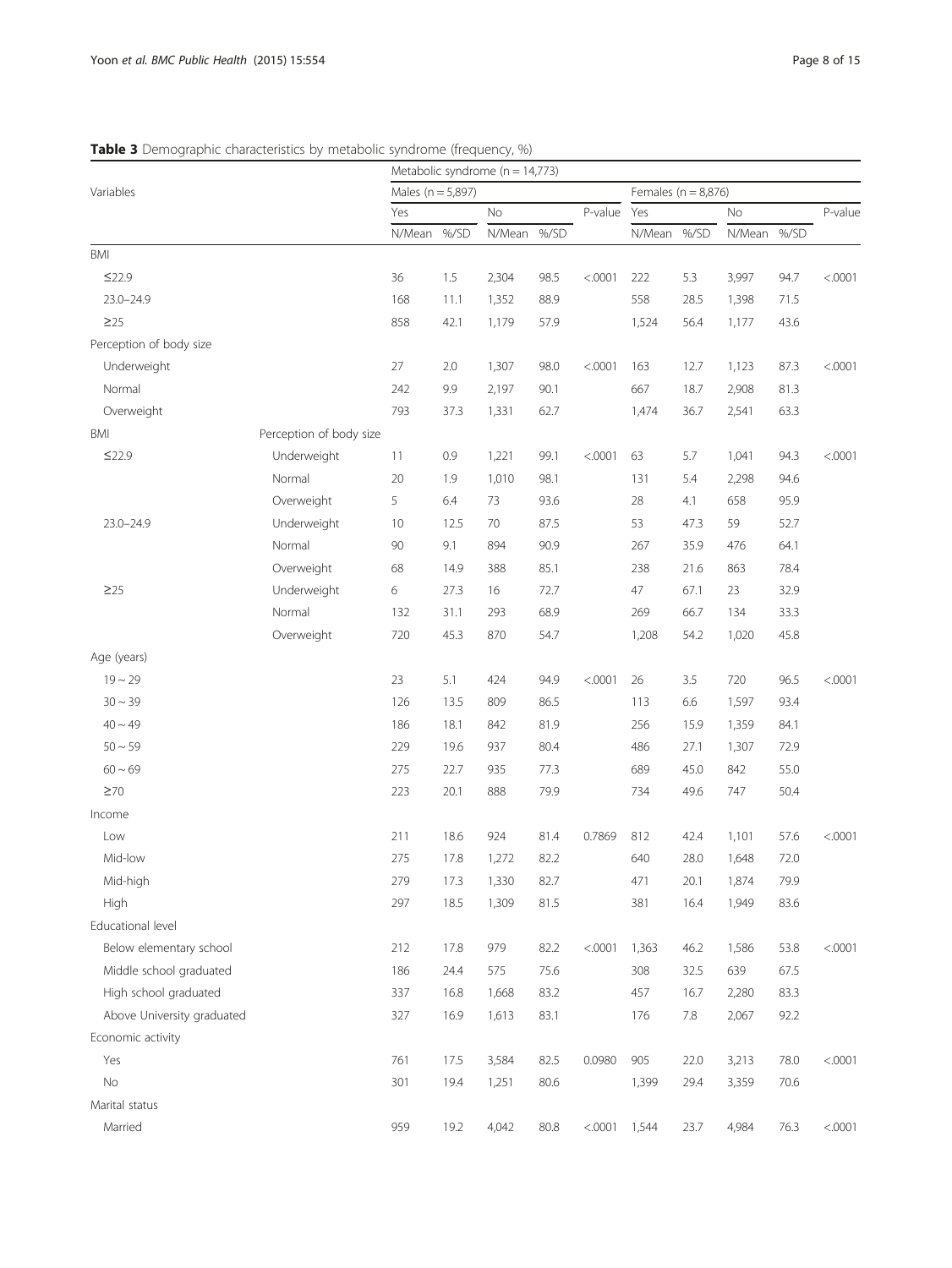**Table 3** Demographic characteristics by metabolic syndrome (frequency, %) (Continued)

| Separated/Bereavement/<br>Divorced | 61      | 19.9        | 245     | 80.1          |         | 724     | 43.7   | 932     | 56.3   |         |
|------------------------------------|---------|-------------|---------|---------------|---------|---------|--------|---------|--------|---------|
| Single                             | 42      | 7.1         | 548     | 92.9          |         | 36      | 5.2    | 656     | 94.8   |         |
| Sleep duration                     |         |             |         |               |         |         |        |         |        |         |
| Less than 6 h                      | 439     | 18.1        | 1,985   | 81.9          | 0.9858  | 1,133   | 30.2   | 2,615   | 69.8   | < .0001 |
| $7-8h$                             | 550     | 17.9        | 2,516   | 82.1          |         | 973     | 22.0   | 3,456   | 78.0   |         |
| More than 9 h                      | 73      | 17.9        | 334     | 82.1          |         | 198     | 28.3   | 501     | 71.7   |         |
| Smoking status                     |         |             |         |               |         |         |        |         |        |         |
| Non-smoker/Ex-smoker               | 683     | 18.6        | 2,991   | 81.4          | 0.1356  | 2,215   | 26.1   | 6,257   | 73.9   | 0.0653  |
| Smoker                             | 379     | 17.0        | 1,844   | 83.0          |         | 89      | 22.0   | 315     | 78.0   |         |
| Alcohol consumption                |         |             |         |               |         |         |        |         |        |         |
| Never                              | 185     | 17.4        | 881     | 82.6          | < .0001 | 1,177   | 33.8   | 2,304   | 66.2   | < .0001 |
| Less than 1 time per month         | 154     | 13.9        | 954     | 86.1          |         | 721     | 22.1   | 2,538   | 77.9   |         |
| Less than 3 times per week         | 520     | 18.2        | 2,341   | 81.8          |         | 365     | 18.5   | 1,609   | 81.5   |         |
| More than 4 times per week         | 203     | 23.5        | 659     | 76.5          |         | 41      | 25.3   | 121     | 74.7   |         |
| Stress awareness                   |         |             |         |               |         |         |        |         |        |         |
| High                               | 221     | 17.3        | 1,053   | 82.7          | 0.0139  | 622     | 25.2   | 1,849   | 74.8   | < .0001 |
| Moderate                           | 602     | 17.3        | 2,883   | 82.7          |         | 1,210   | 23.9   | 3,852   | 76.1   |         |
| Low                                | 239     | 21.0        | 899     | 79.0          |         | 472     | 35.1   | 871     | 64.9   |         |
| Moderate physical activity         |         |             |         |               |         |         |        |         |        |         |
| No                                 | 982     | 18.4        | 4,368   | 81.6          | 0.0306  | 2,102   | 25.8   | 6,049   | 74.2   | 0.2222  |
| Yes                                | 80      | 14.6        | 467     | 85.4          |         | 202     | 27.9   | 523     | 72.1   |         |
| Survey year                        |         |             |         |               |         |         |        |         |        |         |
| 2010                               | 360     | 19.1        | 1,521   | 80.9          | 0.0240  | 737     | 26.3   | 2,068   | 73.7   | 0.1602  |
| 2011                               | 399     | 18.8        | 1,727   | 81.2          |         | 778     | 24.8   | 2,359   | 75.2   |         |
| 2012                               | 303     | 16.0        | 1,587   | 84.0          |         | 789     | 26.9   | 2,145   | 73.1   |         |
| Menopause                          |         |             |         |               |         |         |        |         |        |         |
| Not yet                            |         |             |         |               |         | 417     | 10.0   | 3,766   | 90.0   | < .0001 |
| Yes                                |         |             |         |               |         | 1,887   | 40.2   | 2,806   | 59.8   |         |
| Total energy intake                | 2,365.6 | $\pm 970.4$ | 2,346.0 | ±935.0 0.5391 |         | 1,619.0 | ±640.1 | 1,720.2 | ±651.7 | < .0001 |
| Total                              | 1,062   | 18.0        | 4,835   | 82.0          |         | 2,304   | 26.0   | 6,572   | 74.0   |         |

BMI body mass index

analysis by age group, it revealed similar relationships of the combined effect of BMI and body size perception in these two groups as were observed in the overall analysis. However, there were some notable findings in nonelderly females. In the overweight group based on BMI, the risk for metabolic syndrome was inversely associated with body size perception (Table [6](#page-13-0)). In the results of subgroup analysis by moderate physical activity, overweight or obese people based on BMI who underestimated their body size had a higher trend regarding the risk of metabolic syndrome in the moderate physical activity of over 5 times per week group than the other group (data not shown). In the overall multivariable logistic regression, C-statistics were higher in the combination model of BMI and body size perception than when using only BMI models.

## **Discussion**

Due to the rapidly aging population, it is expected that the prevalence of metabolic syndrome will continue to increase in South Korea [\[16](#page-14-0)]. It is therefore necessary to design effective strategies to prevent and manage this chronic condition. In recent years, BMI has become a widely used indicator of obesity and indirect predictor for metabolic syndrome. However, it had some limitations that were not overall considered to risk factors for metabolic syndrome [[17](#page-14-0), [18](#page-14-0)]. Thus, it is necessary to find complementary predictive factors; we focused on body size perception as a novel predictor for evaluating metabolic syndrome risk. Our results suggest that metabolic syndrome risk was positively related with BMI and were similar to previous studies that examined metabolic syndrome risk factors.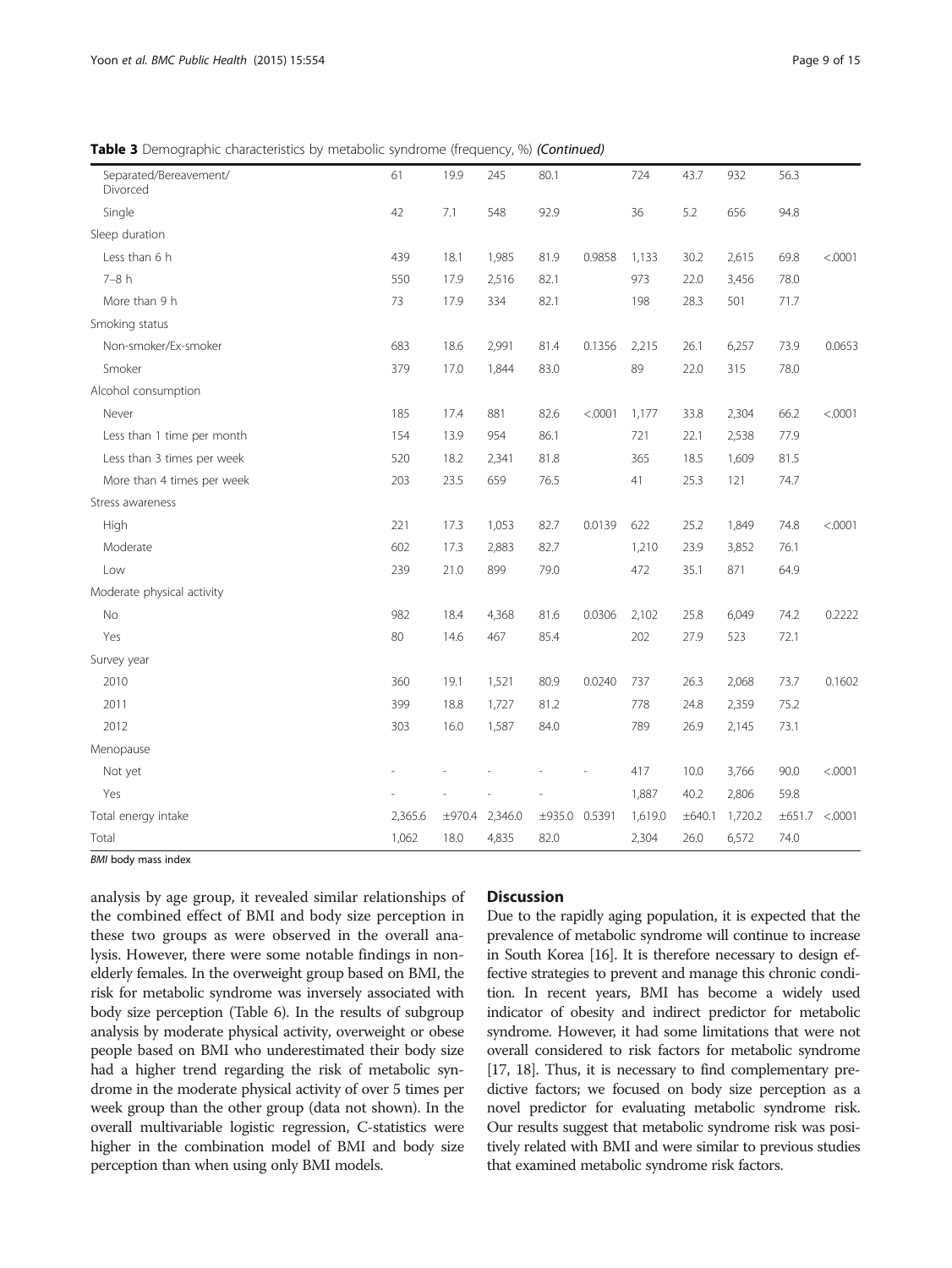<span id="page-9-0"></span>

| <b>Table 4</b> Results of multivariable logistic regression analysis for the relationship between BMI and metabolic syndrome |  |  |
|------------------------------------------------------------------------------------------------------------------------------|--|--|
|------------------------------------------------------------------------------------------------------------------------------|--|--|

|                                | Metabolic syndrome |                          |                          |               |                |                          |
|--------------------------------|--------------------|--------------------------|--------------------------|---------------|----------------|--------------------------|
| Variables                      | Males              |                          |                          | Females       |                |                          |
|                                | ${\sf OR}$         | SD                       |                          | $\mathsf{OR}$ | SD             |                          |
| BMI                            |                    |                          |                          |               |                |                          |
| ≤22.9                          | 1.00               |                          |                          | 1.00          | $\overline{a}$ |                          |
| $23.0 - 24.9$                  | 9.17               | 5.81                     | 14.50                    | 6.79          | 5.57           | 8.28                     |
| $\geq$ 25                      | 71.08              | 46.32                    | 109.08                   | 27.75         | 22.71          | 33.91                    |
| Age (years)                    |                    |                          |                          |               |                |                          |
| $19 - 29$                      | 1.00               |                          |                          | 1.00          |                |                          |
| $30 \sim 39$                   | 2.21               | 1.17                     | 4.17                     | 2.16          | 1.18           | 3.96                     |
| $40 - 49$                      | 3.05               | 1.67                     | 5.58                     | 4.31          | 2.38           | 7.79                     |
| $50 - 59$                      | 4.20               | 2.19                     | 8.04                     | 5.02          | 2.58           | 9.77                     |
| $60 - 69$                      | 5.45               | 2.69                     | 11.02                    | 8.47          | 4.27           | 16.81                    |
| $\geq$ 70                      | 7.01               | 3.41                     | 14.44                    | 12.11         | 6.28           | 23.35                    |
| Income                         |                    |                          |                          |               |                |                          |
| Low                            | 1.00               | ÷,                       | $\overline{\phantom{0}}$ | 1.00          | $\frac{1}{2}$  |                          |
| Mid-low                        | 1.18               | 0.84                     | 1.66                     | 1.07          | 0.87           | 1.33                     |
| Mid-high                       | 1.12               | 0.80                     | 1.58                     | 0.98          | 0.77           | 1.23                     |
| High                           | 1.29               | 0.90                     | 1.84                     | 0.87          | 0.67           | 1.14                     |
| Educational level              |                    |                          |                          |               |                |                          |
| Below elementary school        | 1.00               |                          |                          | 1.00          |                |                          |
| Middle school graduated        | 1.25               | 0.90                     | 1.74                     | 0.71          | 0.56           | 0.91                     |
| High school graduated          | 0.98               | 0.72                     | 1.33                     | 0.59          | 0.46           | 0.76                     |
| Above University graduated     | 1.03               | 0.73                     | 1.43                     | 0.51          | 0.37           | 0.72                     |
| Economic activity              |                    |                          |                          |               |                |                          |
| Yes                            | 1.00               |                          |                          | 1.00          |                |                          |
| No                             | 1.50               | 1.10                     | 2.05                     | 1.27          | 1.08           | 1.48                     |
| Marital status                 |                    |                          |                          |               |                |                          |
| Married                        | 1.00               | L,                       |                          | 1.00          | ä,             |                          |
| Separated/Bereavement/Divorced | 0.81               | 0.52                     | 1.26                     | 1.10          | 0.92           | 1.31                     |
| Single                         | 0.85               | 0.53                     | 1.38                     | 1.26          | 0.69           | 2.28                     |
| Sleep duration                 |                    |                          |                          |               |                |                          |
| Less than 6 h                  | 0.91               | 0.75                     | 1.10                     | 0.85          | 0.72           | 1.00                     |
| 7-8 h                          | 1.00               | $\overline{\phantom{a}}$ |                          | 1.00          | $\overline{a}$ |                          |
| More than 9 h                  | 0.85               | 0.55                     | 1.32                     | 1.14          | 0.87           | 1.51                     |
| Smoking status                 |                    |                          |                          |               |                |                          |
| Non-smoker/Ex-smoker           | 1.00               | $\overline{\phantom{a}}$ | $\frac{1}{2}$            | 1.00          | $\frac{1}{2}$  | $\overline{\phantom{a}}$ |
| Smoker                         | 1.31               | 1.04                     | 1.64                     | 1.37          | 0.92           | 2.06                     |
| Alcohol consumption            |                    |                          |                          |               |                |                          |
| Never                          | 1.00               | $\overline{\phantom{a}}$ |                          | 1.00          | $\frac{1}{2}$  | $\overline{\phantom{a}}$ |
| Less than 1 time per month     | 1.03               | 0.73                     | 1.46                     | 0.96          | 0.80           | 1.16                     |
| Less than 3 times per week     | 1.16               | 0.85                     | 1.59                     | 1.00          | 0.80           | 1.24                     |
| More than 4 times per week     | 1.92               | 1.36                     | 2.72                     | 0.84          | 0.49           | 1.43                     |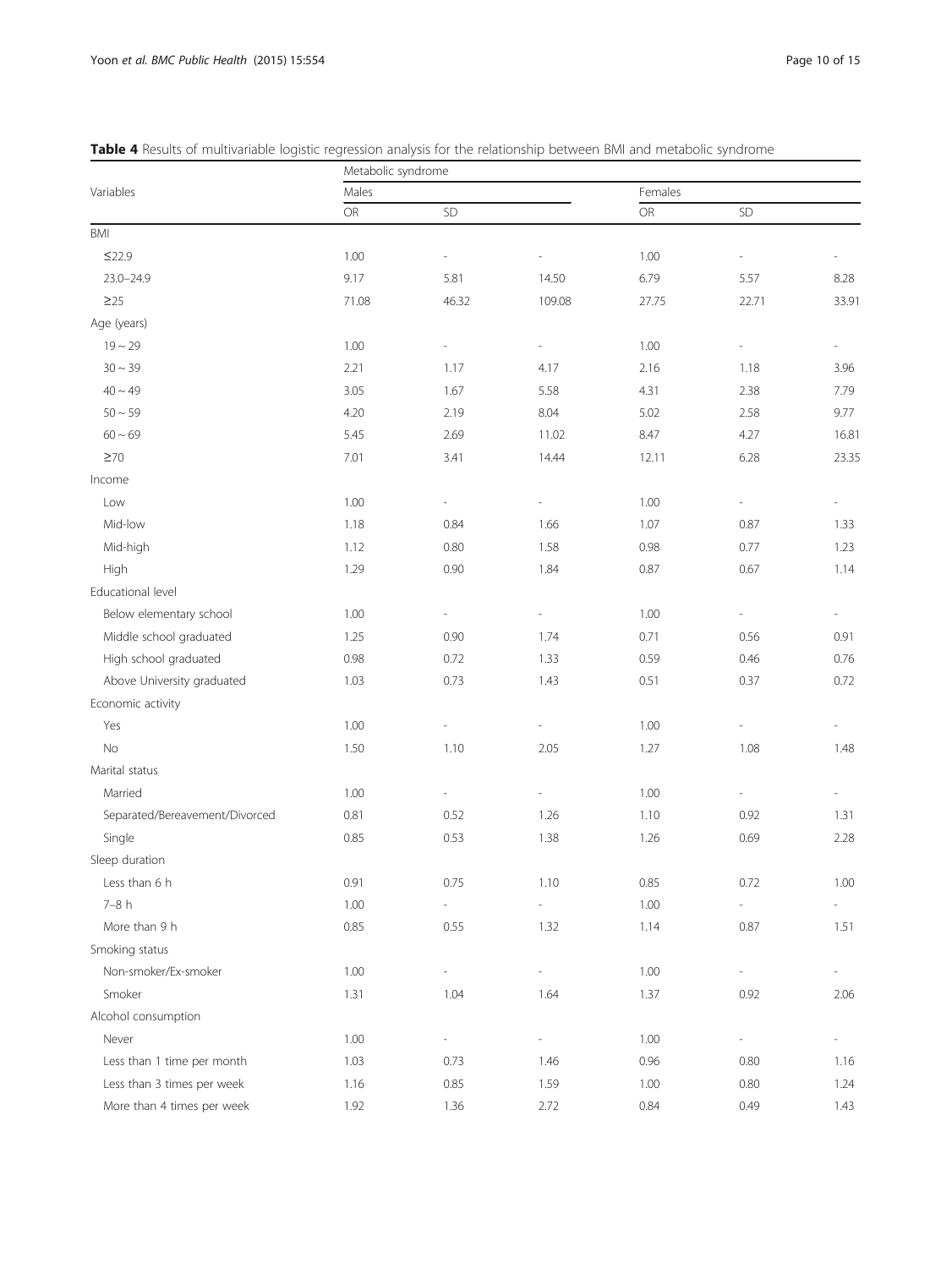Table 4 Results of multivariable logistic regression analysis for the relationship between BMI and metabolic syndrome (Continued)

| Stress awareness           |                          |                          |                          |          |                          |                          |
|----------------------------|--------------------------|--------------------------|--------------------------|----------|--------------------------|--------------------------|
| High                       | 0.99                     | 0.70                     | 1.38                     | 0.90     | 0.70                     | 1.17                     |
| Moderate                   | 0.90                     | 0.69                     | 1.18                     | 0.85     | 0.68                     | 1.07                     |
| Low                        | 1.00                     | $\overline{\phantom{a}}$ | $\sim$                   | 1.00     | $\overline{\phantom{a}}$ | $\overline{\phantom{a}}$ |
| Moderate physical activity |                          |                          |                          |          |                          |                          |
| No                         | 1.00                     | $\overline{\phantom{a}}$ | $\overline{\phantom{a}}$ | 1.00     | $\overline{\phantom{a}}$ | $\overline{\phantom{a}}$ |
| Yes                        | 1.29                     | 0.89                     | 1.87                     | 1.09     | 0.84                     | 1.41                     |
| Survey year                |                          |                          |                          |          |                          |                          |
| 2010                       | 1.00                     | $\overline{\phantom{a}}$ | $\overline{\phantom{a}}$ | 1.00     | ۰                        | $\overline{\phantom{a}}$ |
| 2011                       | 1.14                     | 0.90                     | 1.45                     | 0.89     | 0.74                     | 1.08                     |
| 2012                       | 0.82                     | 0.63                     | 1.07                     | 1.14     | 0.95                     | 1.37                     |
| Menopause                  |                          |                          |                          |          |                          |                          |
| Not yet                    | $\overline{\phantom{a}}$ | $\overline{\phantom{a}}$ | $\sim$                   | 1.00     | ٠.                       | $\overline{\phantom{a}}$ |
| Yes                        | $\overline{\phantom{a}}$ | $\overline{\phantom{a}}$ | $\sim$                   | 1.45     | 1.09                     | 1.92                     |
| Total energy intake        | 1.00                     | 0.99                     | 1.01                     | 1.01     | 0.99                     | 1.02                     |
| C-statistics               | $0.855*$                 |                          |                          | $0.876*$ |                          |                          |

BMI body mass index, OR odds ratio, SD, standard deviation

\*P-value for likelihood ratio test <0.05

In addition, we observed a combined effect of body size perception and BMI on the risk of metabolic syndrome. Notably, the risk was clearer than that observed using BMI only, and was even observed in subjects with the same BMI but different body perceptions.

In predicting risk for chronic diseases as metabolic syndrome, using only BMI could make some misidentifications because it was calculated by just considering height and weight. If people had same BMI, the risk for metabolic syndrome could be different by major factors consisted of body constitution such as muscle mass and higher body fat [\[19](#page-14-0)]. Therefore, using combination of BMI and body size perception would be more helpful in predicting for risk. Based on our results, perception of body size as overweight had higher risk for metabolic syndrome. This is because that perception of body size as overweight could more reflect to risk for metabolic syndrome considering actual body image in same BMI. Perception of body size can help role of complementation of predicting for metabolic syndrome [[20](#page-14-0)]. Therefore, it is suggested that people who perceive their body size as overweight are likely to be at risk of metabolic syndrome. In another point of view, people could respond as overweight for their body size due to their unhealthy behaviors such as unhealthy diet and insufficient physical activity for preventing chronic diseases even if people with same BMI and similar body constitution [\[21](#page-14-0)]. Therefore, perception of body size could be indirect indicators for reflecting life styles as well as actual body image.

The same phenomenon was observed when we performed a subgroup analysis by age group that excluded females who were overweight based on BMI

and <65 years. This relationship was more positive in males, while the different results in females <65 years may be caused by younger females who did not exhibit health behaviors such as wrong diet and insufficient exercise due to their misperception for their body size despite being overweight or obesity based on BMI. However, in the case of elderly females, they had an effort to manage their health status due to their health concern by advanced age [[22\]](#page-14-0). Based on the results of the subgroup analysis in the moderate physical activity group, people overweight or obese based on BMI tend to exhibit unhealthy behaviors by underestimating their body size and risks of gaining metabolic syndrome as they show moderate physical activity. They may be overconfident, believing in an improvement of their health status by sufficient physical activity, and could take more risky behaviors such as excessive eating. Therefore, providing correct information about preventing metabolic syndrome would be needed.

Although more detailed studies are needed, our findings suggest that inappropriate perception of their health status could be caused to unhealthy behaviors at risky population. This has been described previously; people who are borderline for chronic disease risk do not usually feel that their lives are at risk [[23](#page-14-0)]. Conversely, highrisk populations were much more amenable to health behaviors to modify their risk. It is important to note that males tend to evaluate their own body status more favorably than females. Perception differences can induce people to make lifestyle changes (e.g., food or alcohol consumption, exercise, smoking status, etc.) [\[15, 24](#page-14-0), [25\]](#page-14-0).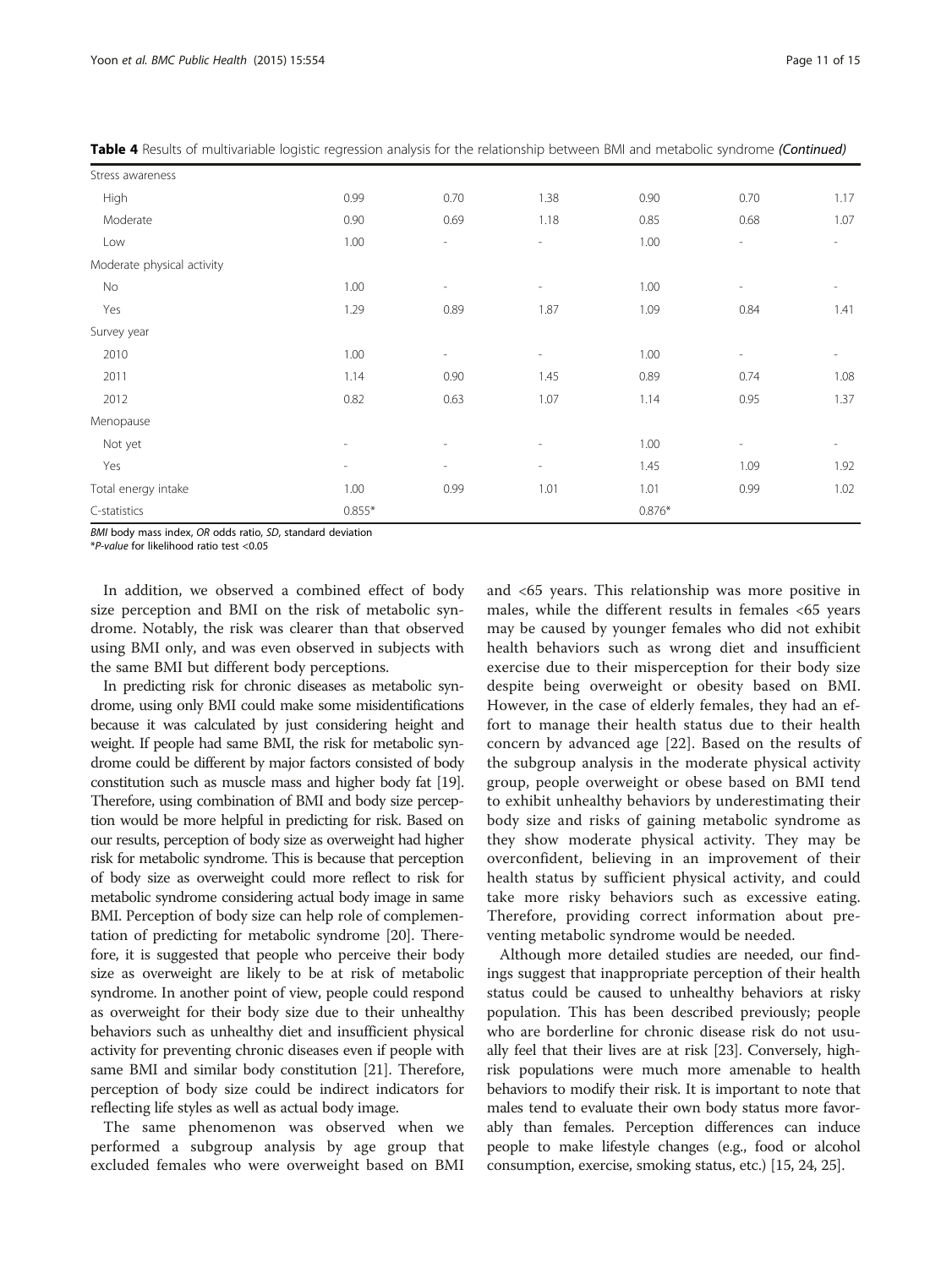<span id="page-11-0"></span>

| Table 5 Results of multivariable logistic regression analysis for the relationship between BMI/body size perception and metabolic |  |  |
|-----------------------------------------------------------------------------------------------------------------------------------|--|--|
| syndrome                                                                                                                          |  |  |

|                            |                                | Metabolic syndrome |                          |                          |               |                          |                          |
|----------------------------|--------------------------------|--------------------|--------------------------|--------------------------|---------------|--------------------------|--------------------------|
|                            | Variables                      | Males              |                          |                          | Females       |                          |                          |
|                            |                                | ${\sf OR}$         | SD                       |                          | $\mathsf{OR}$ | SD                       |                          |
| BMI                        | Perception of body size        |                    |                          |                          |               |                          |                          |
| $\leq$ 22.9                | Underweight                    | 0.41               | 0.19                     | 0.92                     | 0.53          | 0.35                     | 0.79                     |
|                            | Normal                         | 1.00               | $\overline{\phantom{a}}$ | $\overline{\phantom{a}}$ | 1.00          | $\overline{\phantom{0}}$ |                          |
|                            | Overweight                     | 5.38               | 1.42                     | 20.36                    | 0.98          | 0.59                     | 1.65                     |
| $23.0 - 24.9$              | Underweight                    | 3.23               | 1.32                     | 7.91                     | 5.79          | 3.18                     | 10.54                    |
|                            | Normal                         | 5.45               | 2.95                     | 10.04                    | 5.25          | 3.91                     | 7.05                     |
|                            | Overweight                     | 14.85              | 7.75                     | 28.45                    | 5.89          | 4.41                     | 7.85                     |
| $\geq$ 25                  | Underweight                    | 15.29              | 4.35                     | 53.75                    | 9.32          | 4.82                     | 18.00                    |
|                            | Normal                         | 25.63              | 13.87                    | 47.35                    | 18.89         | 12.92                    | 27.63                    |
|                            | Overweight                     | 78.80              | 44.44                    | 139.72                   | 24.50         | 19.20                    | 31.26                    |
| Age (years)                |                                |                    |                          |                          |               |                          |                          |
| $19 - 29$                  |                                | 1.00               | $\overline{\phantom{m}}$ | $\overline{\phantom{a}}$ | 1.00          |                          |                          |
| $30 \sim 39$               |                                | 2.36               | 1.24                     | 4.51                     | 2.17          | 1.18                     | 3.97                     |
| $40 \sim 49$               |                                | 3.45               | 1.88                     | 6.30                     | 4.31          | 2.38                     | 7.80                     |
| $50 \sim 59$               |                                | 4.97               | 2.60                     | 9.50                     | 5.03          | 2.58                     | 9.81                     |
| $60 - 69$                  |                                | 6.70               | 3.34                     | 13.45                    | 8.79          | 4.41                     | 17.52                    |
| $\geq 70$                  |                                | 9.60               | 4.69                     | 19.63                    | 13.27         | 6.81                     | 25.83                    |
| Income                     |                                |                    |                          |                          |               |                          |                          |
| Low                        |                                | 1.00               | $\overline{\phantom{a}}$ | $\overline{\phantom{a}}$ | 1.00          | $\frac{1}{2}$            | $\frac{1}{2}$            |
| Mid-low                    |                                | 1.16               | 0.82                     | 1.64                     | 1.06          | 0.85                     | 1.32                     |
| Mid-high                   |                                | 1.09               | 0.77                     | 1.54                     | 0.95          | 0.76                     | 1.21                     |
| High                       |                                | 1.23               | 0.86                     | 1.77                     | 0.86          | 0.65                     | 1.12                     |
| Educational level          |                                |                    |                          |                          |               |                          |                          |
| Below elementary school    |                                | 1.00               | $\overline{\phantom{a}}$ | $\overline{\phantom{a}}$ | 1.00          | $\overline{\phantom{a}}$ | $\overline{\phantom{0}}$ |
| Middle school graduated    |                                | 1.15               | 0.82                     | 1.63                     | 0.69          | 0.54                     | 0.88                     |
| High school graduated      |                                | 0.86               | 0.62                     | 1.18                     | 0.57          | 0.44                     | 0.73                     |
| Above University graduated |                                | 0.84               | 0.60                     | 1.19                     | 0.49          | 0.35                     | 0.69                     |
| Economic activity          |                                |                    |                          |                          |               |                          |                          |
| Yes                        |                                | 1.00               |                          |                          | 1.00          |                          |                          |
| No                         |                                | 1.46               | 1.0/                     | 2.00                     | 1.26          | 1.08                     | 1.48                     |
| Marital status             |                                |                    |                          |                          |               |                          |                          |
| Married                    |                                | 1.00               | $\overline{\phantom{a}}$ | $\overline{\phantom{a}}$ | 1.00          | $\frac{1}{2}$            |                          |
|                            | Separated/Bereavement/Divorced | 0.80               | 0.51                     | 1.26                     | 1.10          | 0.92                     | 1.32                     |
| Single                     |                                | 0.85               | 0.52                     | 1.38                     | 1.25          | 0.69                     | 2.27                     |
| Sleep duration             |                                |                    |                          |                          |               |                          |                          |
| Less than 6 h              |                                | 0.88               | 0.72                     | 1.08                     | 0.85          | 0.72                     | 1.00                     |
| 7-8 h                      |                                | 1.00               | $\sim$                   | $\overline{\phantom{a}}$ | 1.00          | $\overline{\phantom{0}}$ | $\sim$                   |
| More than 9 h              |                                | 0.83               | 0.52                     | 1.30                     | 1.16          | 0.87                     | 1.53                     |
| Smoking status             |                                |                    |                          |                          |               |                          |                          |
| Non-smoker/Ex-smoker       |                                | 1.00               | ÷,                       | $\overline{\phantom{a}}$ | 1.00          | $\overline{\phantom{0}}$ | $\overline{a}$           |
| Smoker                     |                                | 1.31               | 1.05                     | 1.65                     | 1.37          | 0.91                     | 2.06                     |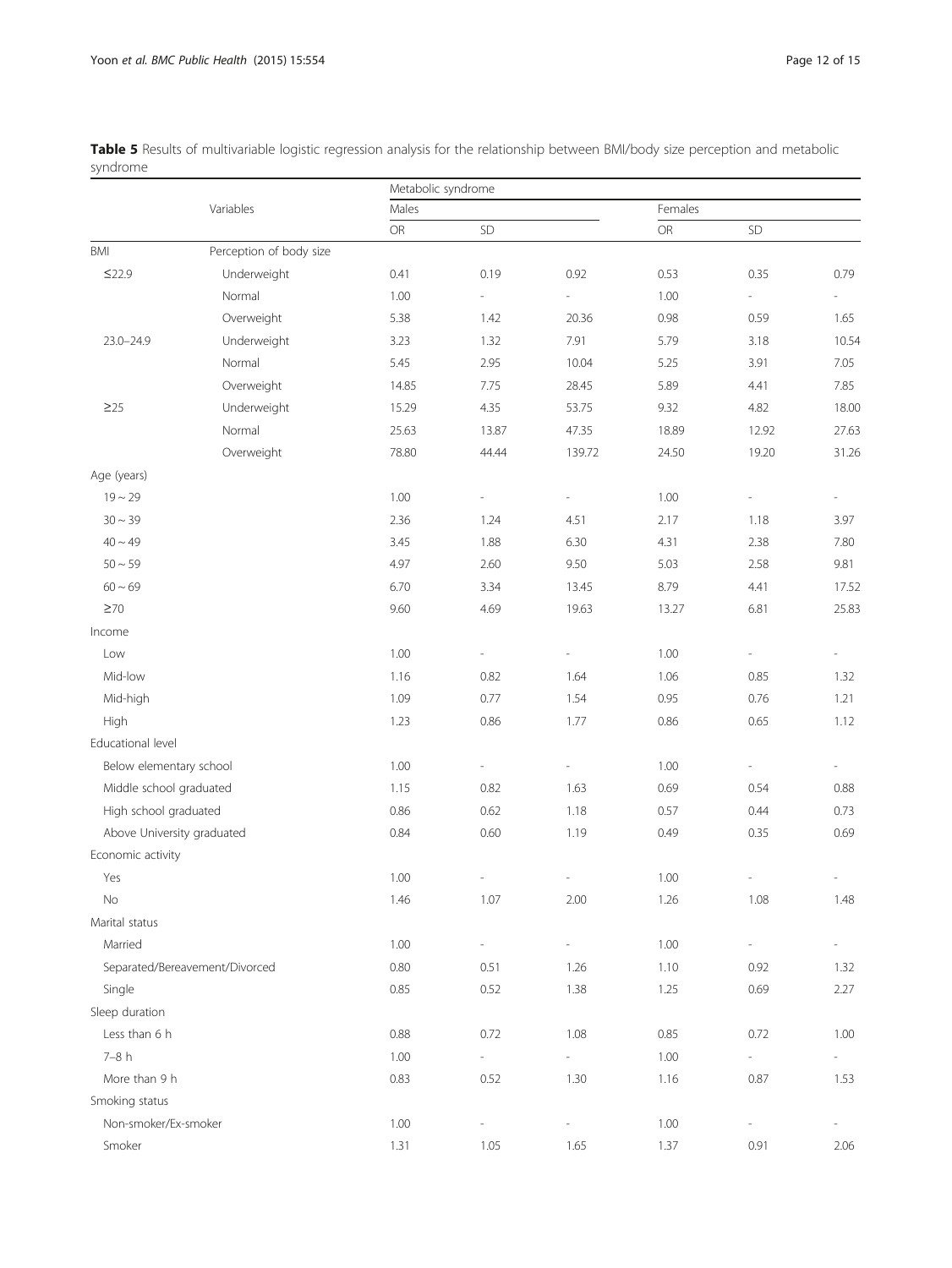| Alcohol consumption        |                |                          |                          |          |                          |                          |
|----------------------------|----------------|--------------------------|--------------------------|----------|--------------------------|--------------------------|
| Never                      | 1.00           | $\overline{\phantom{a}}$ | $\overline{\phantom{a}}$ | 1.00     | ٠                        | $\overline{\phantom{a}}$ |
| Less than 1 time per month | 1.01           | 0.71                     | 1.43                     | 0.95     | 0.79                     | 1.14                     |
| Less than 3 times per week | 1.12           | 0.81                     | 1.54                     | 0.98     | 0.79                     | 1.22                     |
| More than 4 times per week | 1.91           | 1.33                     | 2.73                     | 0.83     | 0.48                     | 1.41                     |
| Stress awareness           |                |                          |                          |          |                          |                          |
| High                       | 0.93           | 0.66                     | 1.31                     | 0.90     | 0.70                     | 1.17                     |
| Moderate                   | 0.87           | 0.66                     | 1.15                     | 0.85     | 0.68                     | 1.06                     |
| Low                        | 1.00           | $\overline{\phantom{a}}$ | $\overline{\phantom{a}}$ | 1.00     | $\overline{\phantom{a}}$ | $\overline{\phantom{a}}$ |
| Moderate physical activity |                |                          |                          |          |                          |                          |
| Yes                        | 1.00           | $\overline{\phantom{a}}$ | $\overline{\phantom{a}}$ | 1.00     | $\overline{\phantom{a}}$ | $\overline{\phantom{a}}$ |
| No                         | 1.25           | 0.87                     | 1.80                     | 1.09     | 0.84                     | 1.42                     |
| Survey year                |                |                          |                          |          |                          |                          |
| 2010                       | 1.00           | $\overline{\phantom{a}}$ | $\overline{a}$           | 1.00     |                          | $\overline{\phantom{a}}$ |
| 2011                       | 1.12           | 0.87                     | 1.43                     | 0.90     | 0.74                     | 1.09                     |
| 2012                       | 0.84           | 0.64                     | 1.10                     | 1.15     | 0.95                     | 1.38                     |
| Menopause                  |                |                          |                          |          |                          |                          |
| Not yet                    |                |                          | L.                       | 1.00     |                          | $\overline{\phantom{a}}$ |
| Yes                        | $\overline{a}$ | $\overline{\phantom{a}}$ | $\overline{\phantom{a}}$ | 1.46     | 1.09                     | 1.94                     |
| Total energy intake        | 1.00           | 0.99                     | 1.01                     | 1.01     | 0.99                     | 1.02                     |
| C-statistics               | $0.865*$       |                          |                          | $0.877*$ |                          |                          |

Table 5 Results of multivariable logistic regression analysis for the relationship between BMI/body size perception and metabolic syndrome (Continued)

BMI body mass index, OR odds ratio, SD standard deviation

\*P-value for likelihood ratio test <0.05

In accordance with this, we found that South Korean subjects with the same BMI exhibited different behaviors based on their body size perception; therefore, predicting metabolic syndrome risk solely based on BMI did not take different behaviors into account [\[26, 27\]](#page-14-0).

Thus, our findings suggest that the combination of body size perception and BMI could be more useful in predicting the risk of metabolic syndrome than BMI alone. The use of complementary predictors could improve prediction and prognostication.

This study has several strengths compared to previous investigations. First, we used nationally representative data, so our study results are representative and generalizable to South Korea citizens. Such data are especially helpful in establishing evidence-based health policies. To our knowledge, this is the first attempt to study the relationship between the combined effect of BMI/body size perception and metabolic syndrome in South Korea, despite numerous issues regarding the management of these health issues in the country. Therefore, our findings should be helpful in identifying ways to address these critical issues.

Our study also has some limitations. First, due to the cross-sectional nature of the KNHANES, it is not

possible to identify causal relationships. Other issues must be considered to more accurately measure the relationship between the combined effect of BMI/body size perception and metabolic syndrome. Next, our findings included high OR values, not general OR values. Further studies are needed to confirm our findings, which show a combined effect for metabolic syndrome in relatively small study populations (after stratification). Nevertheless, the overall trends of our findings have serious implications for the management of metabolic syndrome. Third, body size perception was measured by the subjects' answers to the question: "How do you perceive your body size?" The response could have been incorrectly perceived by researchers and is not a truly scientific measurement. Finally, our analysis did not include important details such as respondent food consumption. Thus, multiple variables that are not a major factor of metabolic syndrome were not considered in our findings.

Despite these limitations, our findings suggest that the combined effect of BMI and body size perception can be used to predict the presence of metabolic syndrome. Based on these findings, it is important for health policy makers to identify solutions for controlling metabolic syndrome.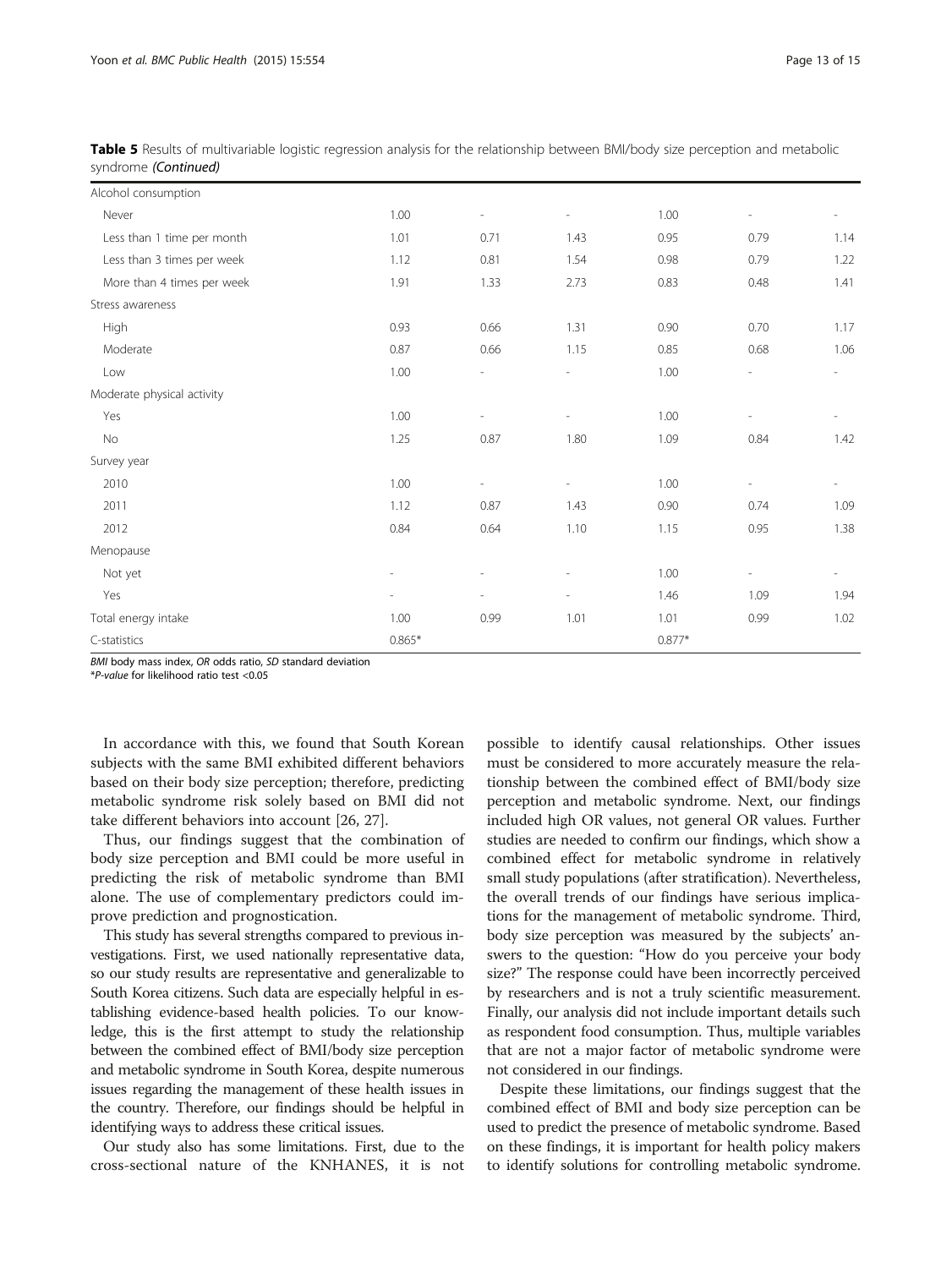|                                          |                          |                    | Metabolic syndrome |                    |           |                          |         |           |                    |                          |          |        |       |
|------------------------------------------|--------------------------|--------------------|--------------------|--------------------|-----------|--------------------------|---------|-----------|--------------------|--------------------------|----------|--------|-------|
| Type of predictor for metabolic syndrome |                          | Males              |                    |                    |           |                          | Females |           |                    |                          |          |        |       |
|                                          |                          | Less than 64 years |                    | More than 65 years |           | Less than 64 years       |         |           | More than 65 years |                          |          |        |       |
|                                          |                          | <b>OR</b>          | SD                 |                    | <b>OR</b> | SD                       |         | <b>OR</b> | SD                 |                          | OR       | SD     |       |
| BMI                                      | Perception of body size  |                    |                    |                    |           |                          |         |           |                    |                          |          |        |       |
| $\leq$ 22.9                              | $\overline{\phantom{a}}$ | 1.00               |                    | ٠                  | 1.00      | $\overline{\phantom{0}}$ |         | 1.00      |                    | $\overline{\phantom{a}}$ | 1.00     |        |       |
| $23.0 - 24.9$                            | $\overline{\phantom{a}}$ | 9.13               | 4.87               | 17.12              | 10.74     | 6.00                     | 19.21   | 9.13      | 6.46               | 12.88                    | 5.32     | 4.04   | 7.02  |
| $\geq$ 25                                |                          | 74.63              | 42.15              | 132.16             | 55.07     | 30.98                    | 97.88   | 39.26     | 28.46              | 54.15                    | 15.78    | 11.77  | 21.15 |
| $\leq$ 22.9                              | Underweight              | 0.39               | 0.12               | 1.28               | 0.41      | 0.13                     | 1.32    | 0.47      | 0.19               | 1.13                     | 0.40     | 0.25   | 0.64  |
|                                          | Normal                   | 1.00               | $\sim$             |                    | 1.00      | $\sim$                   |         | 1.00      | $\sim$             | $\overline{\phantom{a}}$ | 1.00     | $\sim$ | ۰.    |
|                                          | Overweight               | 5.29               | 1.04               | 26.88              | 2.46      | 0.43                     | 14.13   | 1.15      | 0.60               | 2.20                     | 1.25     | 0.47   | 3.38  |
| 23.0-24.9                                | Underweight              | 0.97               | 0.17               | 5.73               | 6.10      | 1.97                     | 18.95   | 21.35     | 5.80               | 78.56                    | 2.75     | 1.58   | 4.80  |
|                                          | Normal                   | 4.81               | 1.95               | 11.89              | 6.97      | 3.36                     | 14.46   | 7.02      | 4.37               | 11.27                    | 3.54     | 2.36   | 5.31  |
|                                          | Overweight               | 15.32              | 6.06               | 38.74              | 12.20     | 4.77                     | 31.22   | 7.96      | 5.13               | 12.37                    | 4.44     | 2.59   | 7.60  |
| $\geq$ 25                                | Underweight              | 23.41              | 3.74               | 146.52             | 7.82      | 1.38                     | 44.43   | 10.18     | 2.27               | 45.72                    | 6.52     | 3.14   | 13.53 |
|                                          | Normal                   | 26.09              | 10.87              | 62.63              | 25.64     | 11.60                    | 56.68   | 24.44     | 13.40              | 44.56                    | 13.81    | 8.50   | 22.44 |
|                                          | Overweight               | 75.93              | 33.14              | 173.96             | 59.06     | 28.24                    | 123.50  | 36.60     | 24.83              | 53.95                    | 10.13    | 6.97   | 14.73 |
| C-statistics                             | Only BMI Model           | $0.846*$           |                    |                    | $0.856*$  |                          |         | $0.877*$  |                    |                          | $0.784*$ |        |       |
|                                          | Combination Model        | $0.858*$           |                    |                    | $0.864*$  |                          |         | $0.882*$  |                    |                          | $0.791*$ |        |       |

<span id="page-13-0"></span>

| Table 6 Results of subgroup analysis for the relationship between combined effect of BMI/body size perception and metabolic syndrome by age group |  |  |
|---------------------------------------------------------------------------------------------------------------------------------------------------|--|--|
|---------------------------------------------------------------------------------------------------------------------------------------------------|--|--|

\*P-value for likelihood ratio test <0.05